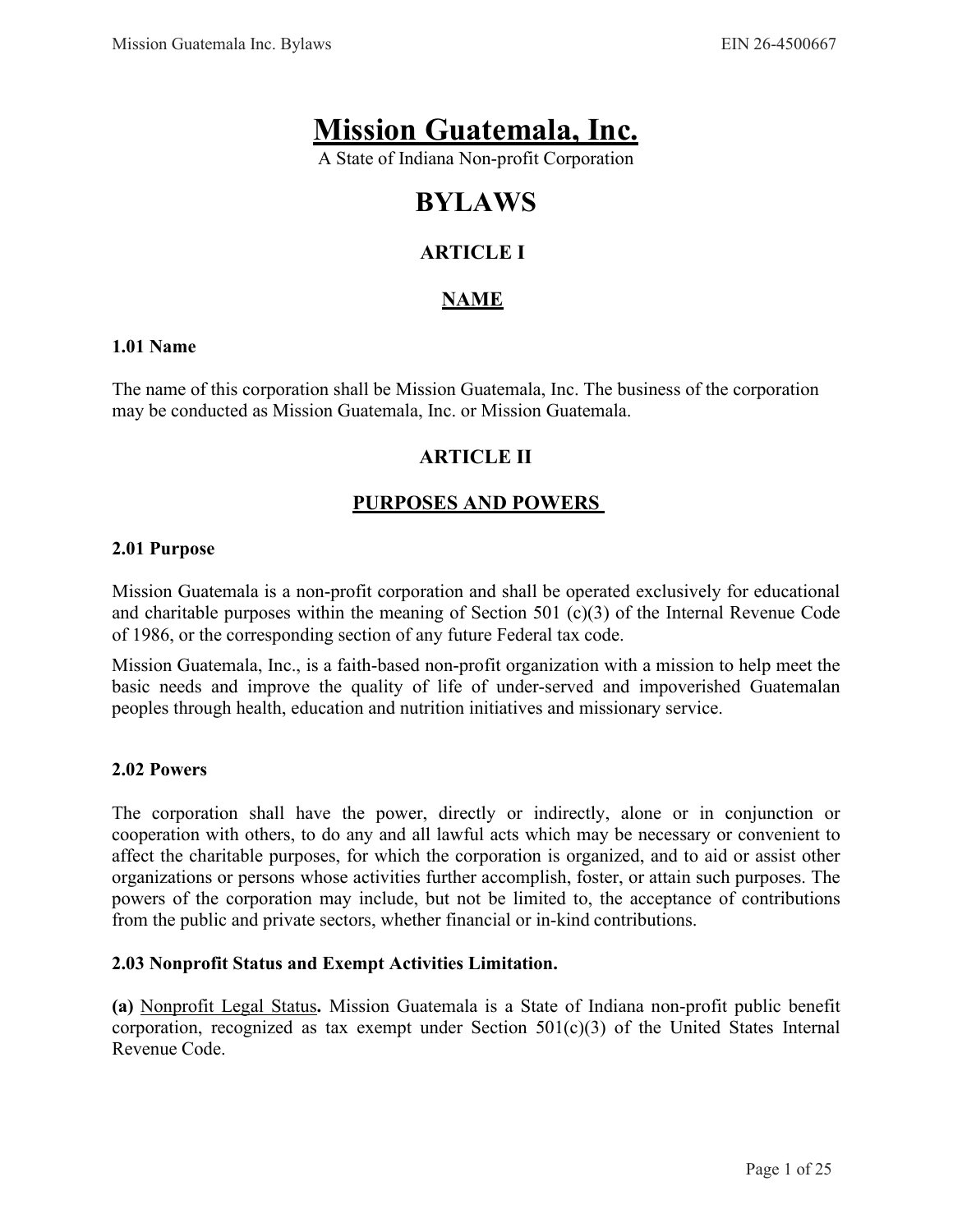**(b)** Exempt Activities Limitation**.** Notwithstanding any other provision of these Bylaws, no director, officer, employee, member, or representative of this corporation shall take any action or carry on any activity by or on behalf of the corporation not permitted to be taken or carried on by an organization exempt under Section 501(c)(3) of the Internal Revenue Code as it now exists or may be amended, or by any organization contributions to which are deductible under Section  $170(c)(2)$  of such Code and Regulations as it now exists or may be amended. No part of the net earnings of the corporation shall inure to the benefit or be distributable to any director, officer, member, or other private person, except that the corporation shall be authorized and empowered to pay reasonable compensation for services rendered and to make payments and distributions in furtherance of the purposes set forth in the Articles of Incorporation and these Bylaws.

**(c)** Distribution Upon Dissolution**.** Upon termination or dissolution of Mission Guatemala, any assets lawfully available for distribution shall be distributed to one (1) or more qualifying organizations described in Section 501(c)(3) of the 1986 Internal Revenue Code (or described in any corresponding provision of any successor statute) which organization or organizations have a charitable purpose which, at least generally, includes a purpose similar to the terminating or dissolving corporation.

The organization to receive the assets of Mission Guatemala hereunder shall be selected at the discretion of a majority of the managing body of the corporation, and if its members cannot so agree, then the recipient organization shall be selected pursuant to a verified petition in equity filed in a court of proper jurisdiction against Mission Guatemala, by one (1) or more of its managing body which verified petition shall contain such statements as reasonably indicate the applicability of this section. The court upon a finding that this section is applicable shall select the qualifying organization or organizations to receive the assets to be distributed, giving preference if practicable to organizations located within the State of Indiana.

In the event that the court shall find that this section is applicable but that there is no qualifying organization known to it which has a charitable purpose, which, at least generally, includes a purpose similar to the Mission Guatemala, then the court shall direct the distribution of its assets lawfully available for distribution to the Treasurer of the State of Indiana to be added to the general fund.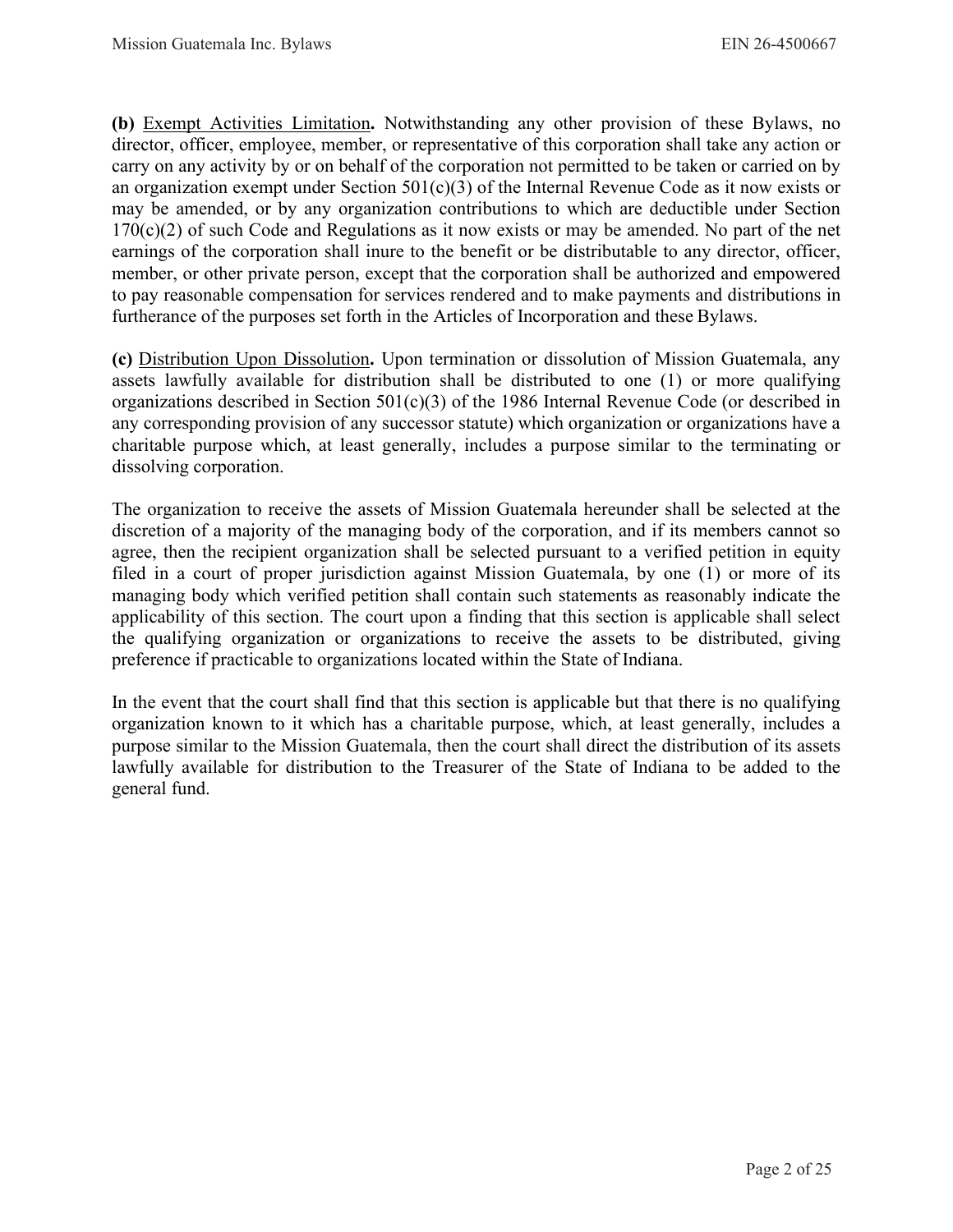### **ARTICLE III**

### **MEMBERSHIP**

### **3.01 No Membership Classes**

The corporation shall have no members who have any right to vote or title or interest in or to the corporation, its properties and franchises.

### **3.02 Non-Voting Affiliates**

The board of directors may approve classes of non-voting affiliates with rights, privileges, and obligations established by the board. Affiliates may be individuals, businesses, and other organizations that seek to support the mission of the corporation.

The board, a designated committee of the board, or any duly elected officer in accordance with board policy, shall have authority to admit any individual or organization as an affiliate, to recognize representatives of affiliates, and to make determinations as to affiliates' rights, privileges, and obligations.

At no time shall affiliate information be shared with or sold to other organizations or groups without the affiliate's consent. At the discretion of the board of directors, affiliates may be given endorsement, recognition and media coverage at fundraising activities, clinics, other events or at the corporation website. Affiliates have no voting rights, and are not members of the corporation.

#### **3.03 Dues**

Any dues for affiliates shall be determined by the board of directors.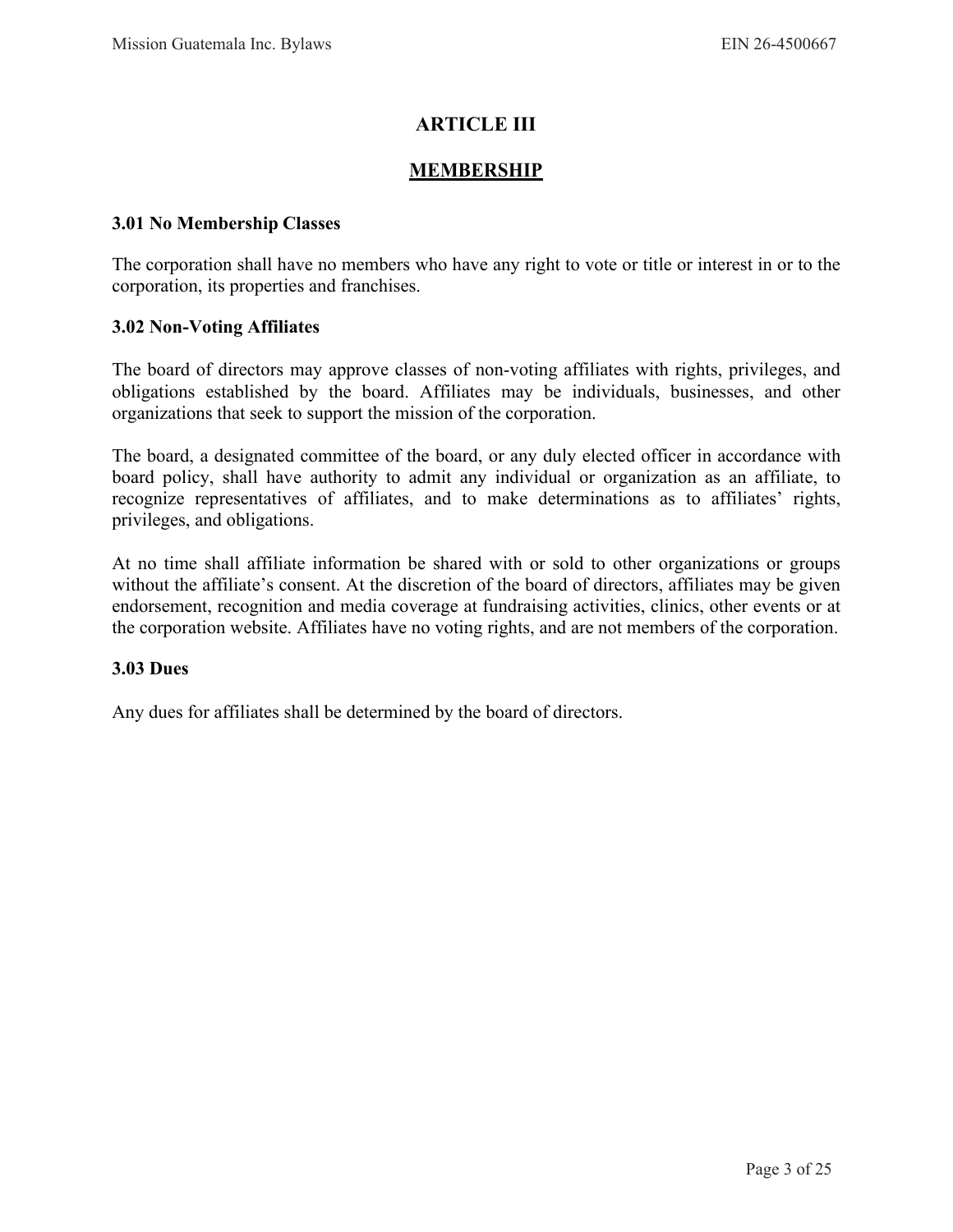### **ARTICLE IV**

### **BOARD OF DIRECTORS**

### **4.01 Powers**

The board shall have the powers and duties necessary or appropriate for the administration of the affairs of the corporation. All powers of the corporation except those specifically granted or reserved to the members by law, the articles of incorporation, or these bylaws shall be vested in the board.

### **4.02 Number of Directors**

Mission Guatemala shall have a board of directors consisting of at least 7 and no more than 13 directors. Within these limits, the board may increase or decrease the number of directors serving on the board, including for the purpose of staggering the terms of directors.

### **4.03 Terms**

**(a)** All directors shall be elected to serve a three-year term.

**(b)** Director terms shall be staggered so that approximately one-third of the number of directors will end their terms in any given year.

**(c)** Directors may serve two consecutive terms. In the case of a member serving two consecutive terms, a minimum of a one-year sabbatical will be observed before that person may serve again.

**(d)** The term of office shall be considered to begin January 1 and end December 31 of the third year in office.

### **4.04 Qualifications and Election of Directors**

In order to be eligible to serve as a director on the board of directors, the individual must be 18 years of age and be an affiliate within affiliate classifications created by the board of directors (see addendum A - Affiliate Classifications).

The directors elected to succeed the directors named in the Articles of Incorporation shall be elected for staggered terms of three years. As the terms of such directors expire, their successors shall be elected for terms of three years and until their successors are elected. The election of directors to replace those who have fulfilled their term of office shall take place prior to the end of each calendar year.

Only one person from an immediate family residing in the same household shall serve on the Board. Any Board Member who is related to a member of the Mission Guatemala Staff shall recuse him or herself prior to discussion or decisions involving said staff person.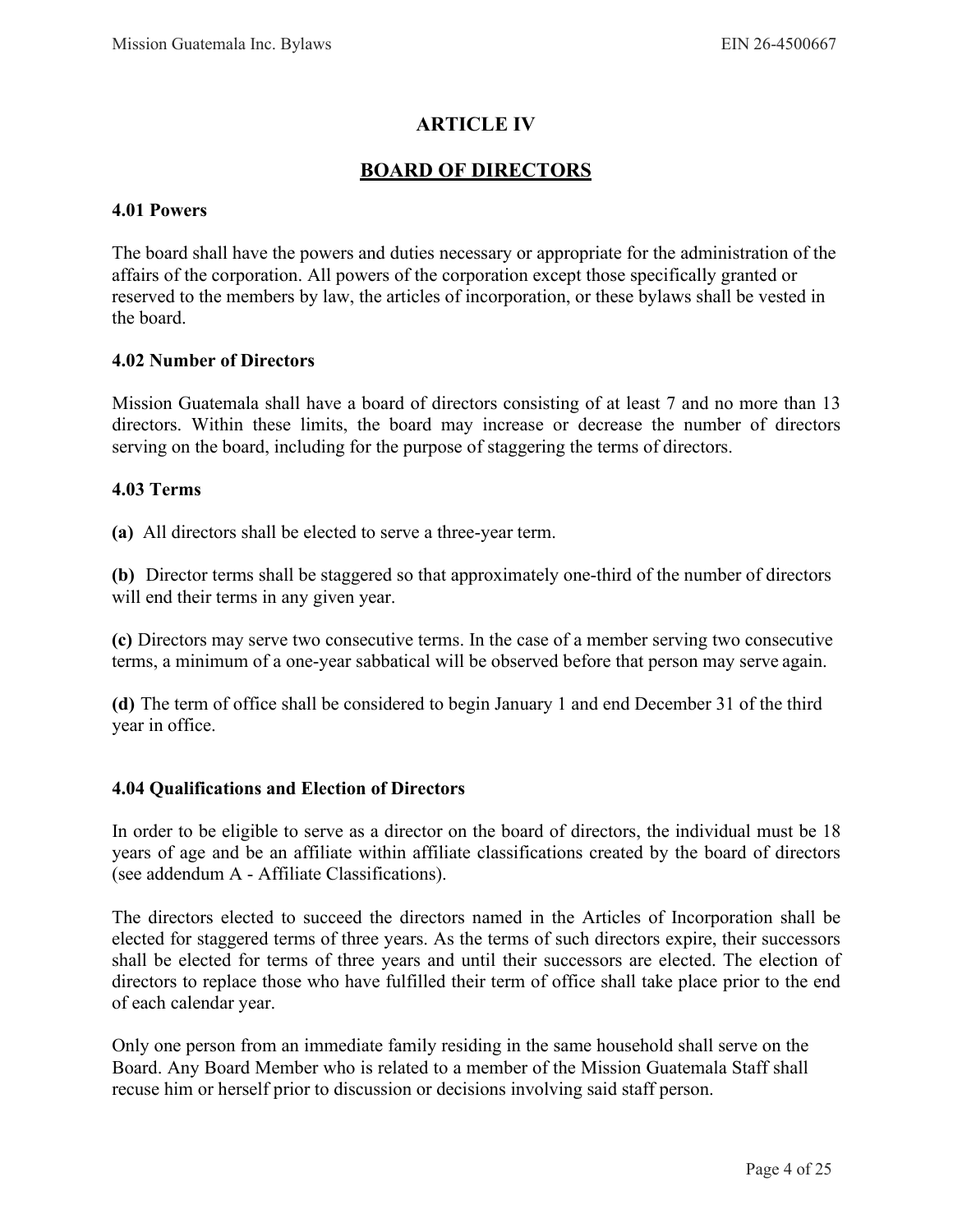### **4.05 Vacancies**

The board of directors may fill vacancies due to the expiration of a director's term of office, resignation, death, or removal of a director or may appoint new directors to fill a previously unfilled board position, subject to the maximum number of directors under these Bylaws. Directors to fill vacancies may be elected at any board meeting by the majority vote of the existing board of directors.

### **4.06 Removal of Directors**

A director may be removed by two-thirds (⅔) vote of the board of directors then in office, if:

**(a)** the director is absent and unexcused from two or more consecutive meetings of the board of directors in a twelve month period. The board president is empowered to excuse directors from attendance for a reason deemed adequate by the board president. The president shall not have the power to excuse him/herself from the board meeting attendance and in that case, the board vice president shall excuse the president. Or:

**(b)** for cause or no cause, if before any meeting of the board at which a vote on removal will be made the director in question is given electronic or written notification of the board's intention to discuss her/his case and is given the opportunity to be heard at a meeting of the board.

### **4.07 Board of Directors Meetings.**

**(a)** Regular Meetings. The board of directors shall have a minimum of four (4) regular meetings each calendar year at times and places fixed by the board. Board meetings shall be held upon four (4) days notice by first-class mail, electronic mail, or facsimile transmission or fortyeight (48) hours notice delivered personally or by telephone. If sent by mail, facsimile transmission, or electronic mail, the notice shall be deemed to be delivered upon its deposit in the mail or transmission system. Notice of meetings shall specify the place, day, and hour of meeting. The purpose of the meeting need not be specified.

**(b)** Special Meetings. Special meetings of the board may be called by the president, vice president, secretary, treasurer, or any two (2) other directors of the board of directors. A special meeting must be preceded by at least 2 days notice to each director of the date, time, and place, but not the purpose, of the meeting.

**(c)** Waiver of Notice. Any director may waive notice of any meeting, in accordance with Indiana law.

#### **4.08 Manner of Acting**.

**(a)** Quorum. A majority of the directors in office immediately before a meeting shall constitute a quorum for the transaction of business at that meeting of the board. No business shall be considered by the board at any meeting at which a quorum is not present.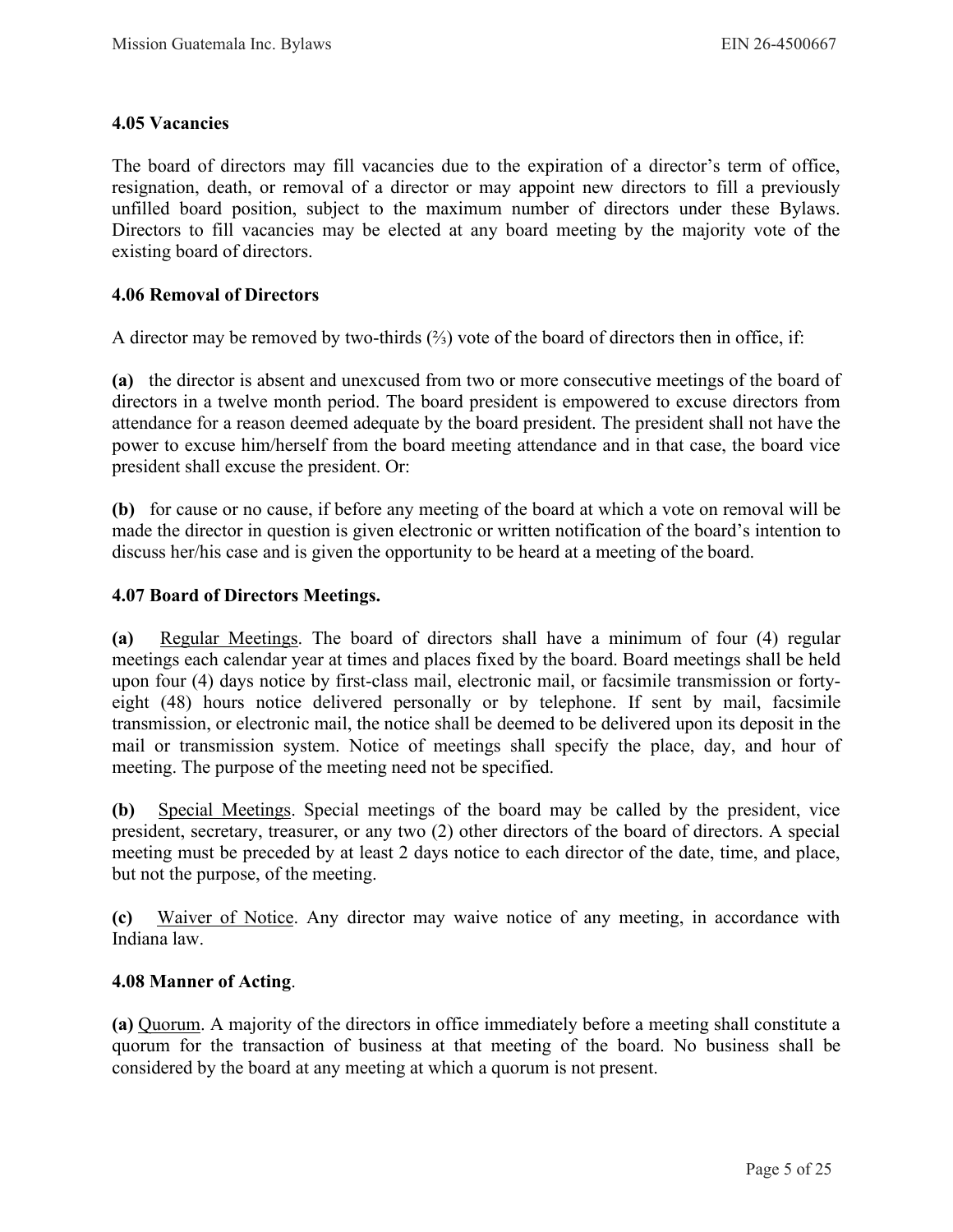**(b)** Action by Vote. The act of a majority of the director present at a meeting at which a quorum is present shall be the act of the board, unless the act of a greater number is required by law or by these bylaws. The board may also act by written consent or approval of all the directors of the corporation setting forth the action taken.

**(c)** Hung Board Decisions. On an occasion that Directors of the board are unable to make a decision based on a tied number of votes, the president or treasurer in the order of presence shall have the power to swing the vote based on their discretion.

**(d)** Participation. Except as required otherwise by law, the Articles of Incorporation, or these Bylaws, directors may participate in a regular or special meeting through the use of any means of communication by which all directors participating may simultaneously hear each other during the meeting, including in person, internet video meeting or by telephonic conference call.

### **4.09 Compensation for Board Service**

Directors shall receive no compensation for carrying out their duties as directors. The board may adopt policies providing for reasonable reimbursement of directors for expenses incurred in conjunction with carrying out board responsibilities, such as travel expenses to attend board meetings.

### **4.10 Compensation for Professional Services by Directors**

Directors are not restricted from being remunerated for professional services provided to the corporation. Such remuneration shall be reasonable and fair to the corporation and must be reviewed and approved in accordance with the board Conflict of Interest policy and state law.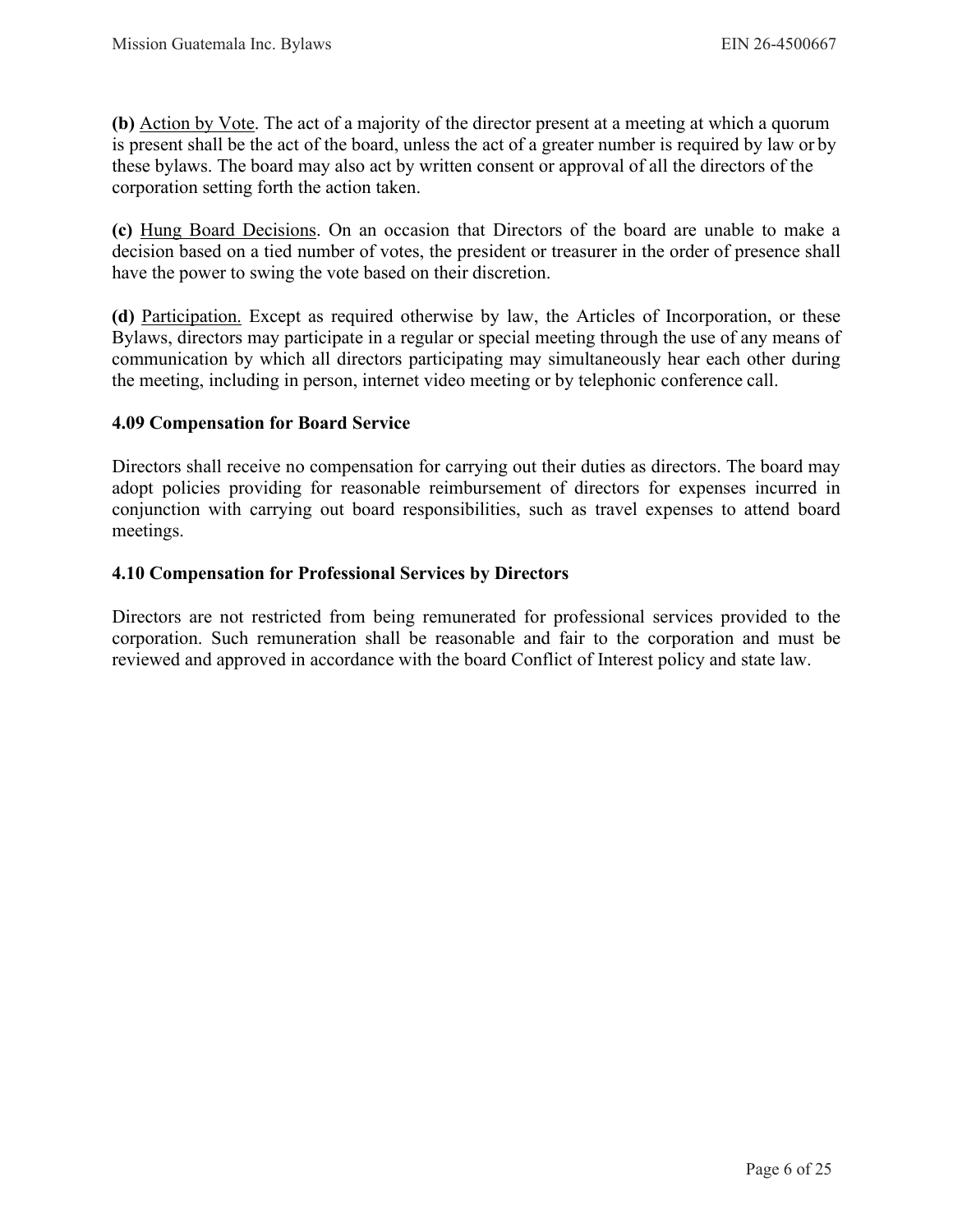### **ARTICLE V**

### **COMMITTEES**

### **5.01 Committees**

The board of directors may, by the resolution adopted by a majority of the directors then in office, designate one or more committees, each consisting of at least one Director, to serve at the pleasure of the board. Any committee, to the extent provided in the resolution of the board, shall have all the authority of the board, except that no committee, regardless of board resolution, may:

**(a)** take any final action on matters which also requires board members' approval or approval of a majority of all members;

**(b)** fill vacancies on the Board of Directors of any committee which has the authority of the board;

**(c)** amend or repeal Bylaws or adopt new Bylaws;

**(d)** amend or repeal any resolution of the board of directors which by its express terms is not so amendable or repealable;

- **(e)** appoint any other committees of the board of directors or the members of these committees;
- **(f)** expend corporate funds to support a nominee for director; or
- **(g)** approve any transaction;
	- **(i)** to which the corporation is a party and one or more directors have a material financial interest; or
	- **(ii)** between the corporation and one or more of its directors or between the corporation or any person in which one or more of its directors have a material financial interest.

### **5.2 Meetings and Action of Committees**

Meetings and action of the committees shall be governed by and held and taken in accordance with, the provisions of Article IV of these Bylaws concerning meetings of the directors, with such changes in the context of those Bylaws as are necessary to substitute the committee and its members for the board of directors and its members, except that the time for regular meetings of committees may be determined either by resolution of the board of directors or by resolution of the committee. Special meetings of the committee may also be called by resolution of the board of directors. Notice of special meetings of committees shall also be given to any and all alternate members, who shall have the right to attend all meetings of the committee. Minutes shall be kept of each meeting of any committee and shall be filed with the corporate records. The board of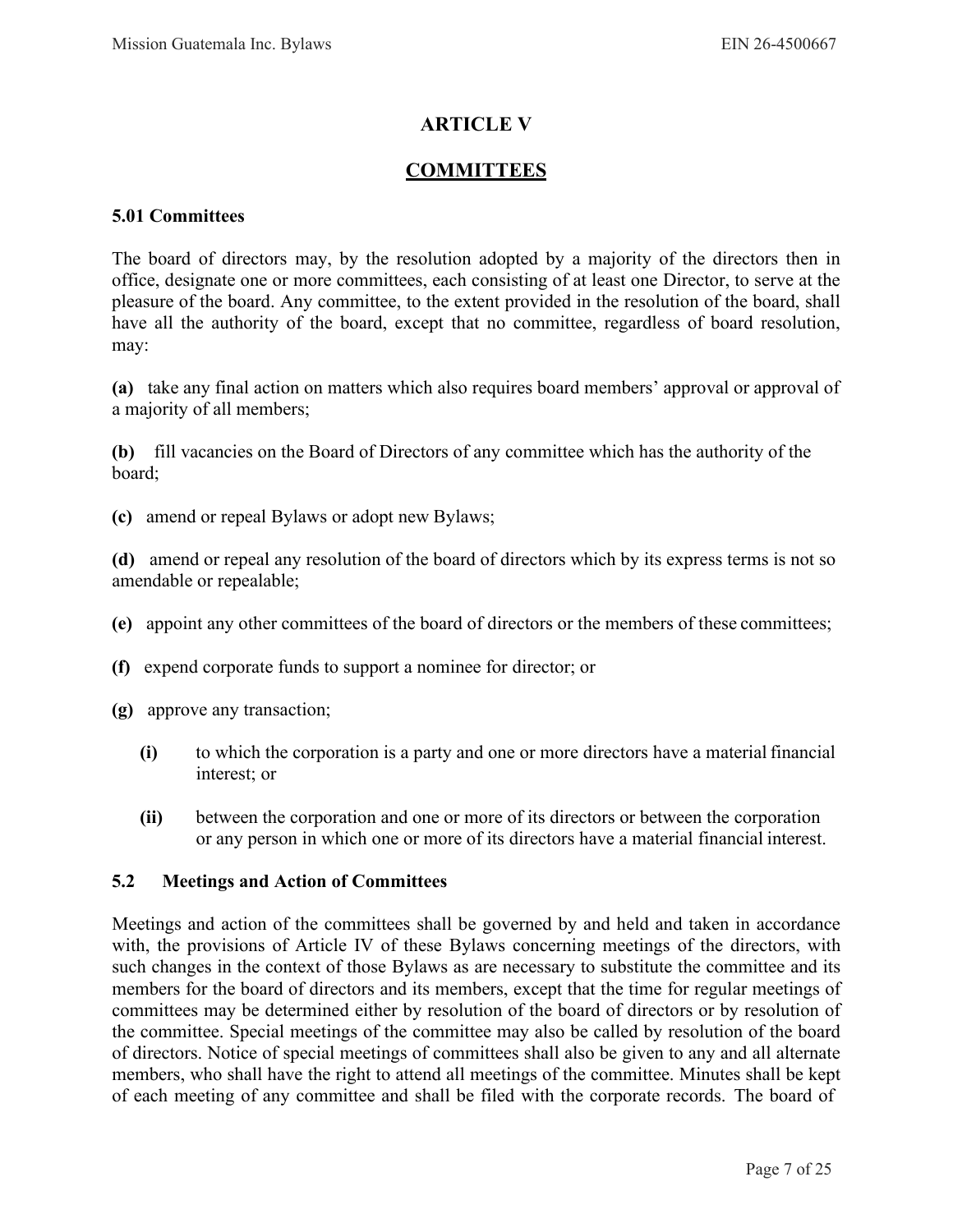directors may adopt rules for the governing of the committee not inconsistent with the provision of these Bylaws.

### **5.3 Informal Action by The Board of Directors**

Any action required or permitted to be taken by the board of directors at a meeting may be taken without a meeting if consent in writing, setting forth the action so taken, shall be agreed by the consensus of a quorum. For purposes of this section an e-mail transmission from an e-mail address on record constitutes a valid writing. The intent of this provision is to allow the board of directors to use email to approve actions, as long as a quorum of board members gives consent.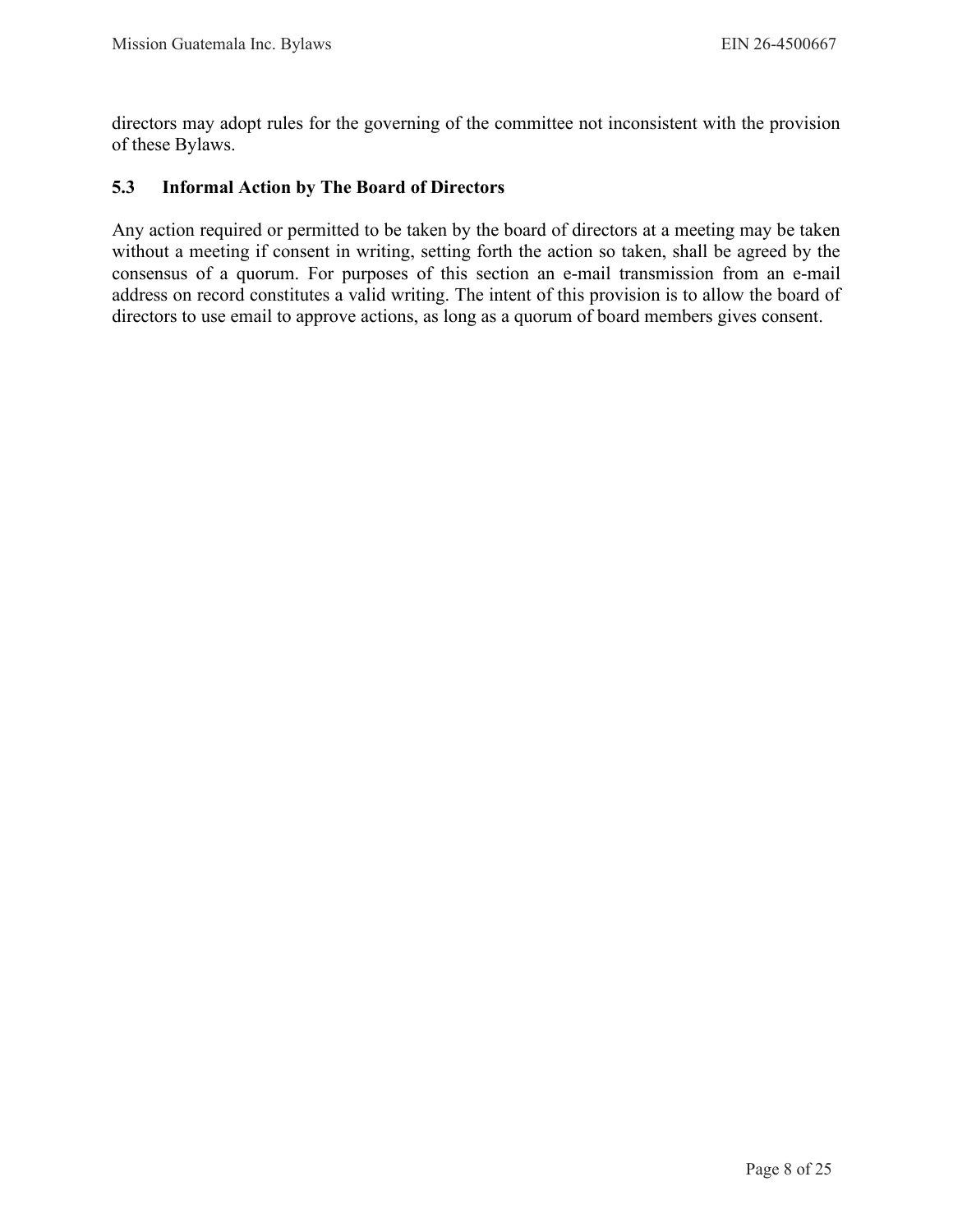### **ARTICLE VI**

### **OFFICERS**

### **6.01 Board Officers**

The officers of the corporation shall be a board president, vice-president, secretary, and treasurer, all of whom shall be chosen by, and serve at the pleasure of, the board of directors. Each board officer shall have the authority and shall perform the duties set forth in these Bylaws or by resolution of the board or by direction of an officer authorized by the board to prescribe the duties and authority of other officers. The board may also appoint additional vice-presidents and such other officers as it deems expedient for the proper conduct of the business of the corporation**,** each of whom shall have such authority and shall perform such duties as the board of directors may determine. One person may hold two or more board offices, but no board officer may act in more than one capacity where action of two or more officers is required.

### **6.02 Term of Office**

Each officer shall serve a two-year term of office and may not serve more than three (3) consecutive terms of office. Unless unanimously elected by the board at the end of his/her three (3) year terms or to fill a vacancy in an officer position, each board officer's term of office shall begin upon the adjournment of the board meeting at which elected and shall end upon the adjournment of the board meeting during which a successor is elected.

#### **6.03 Removal and Resignation**

The board of directors may remove an officer at any time, with or without cause. Any officer may resign at any time by giving written notice to the corporation without prejudice to the rights, if any, of the corporation under any contract to which the officer is a party. Any resignation shall take effect at the date of the receipt of the notice or at any later time specified in the notice, unless otherwise specified in the notice. The acceptance of the resignation shall not be necessary to make it effective.

#### **6.04 Board President**

The board president shall be the chief volunteer officer of the corporation. The board president shall lead the board of directors in performing its duties and responsibilities, including, if present, presiding at all meetings of the board of directors, and shall perform all other duties incident to the office or properly required by the board of directors.

#### **6.05 Vice President**

In the absence or disability of the board president, the ranking vice-president or vice-president designated by the board of directors shall perform the duties of the board president. When so acting, the vice-president shall have all the powers of and be subject to all the restrictions upon the board president. The vice-president shall have such other powers and perform such other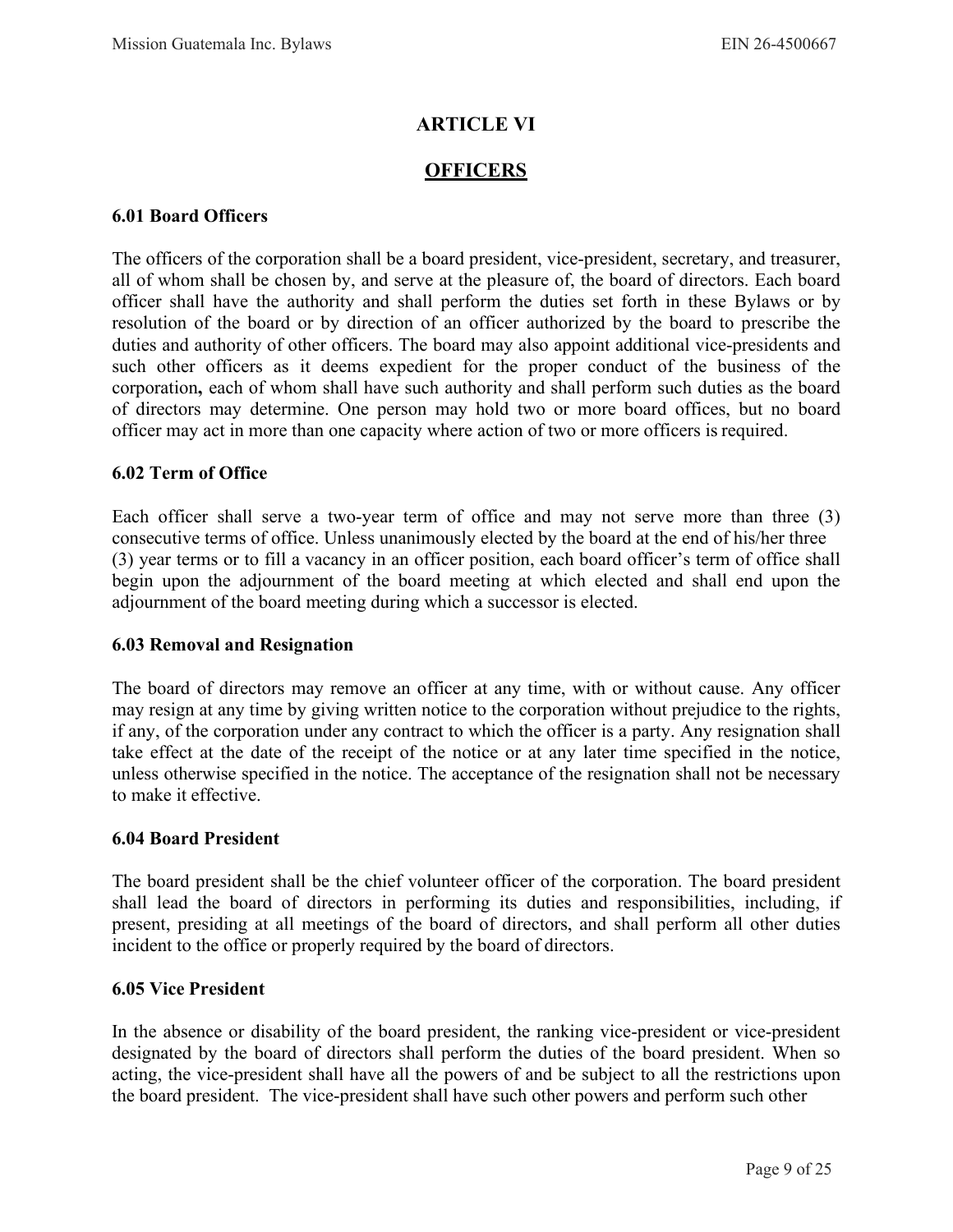duties prescribed for them by the board of directors or the board president. The vice-president shall normally accede to the office of board president upon the completion of the board president's term of office**.**

#### **6.06 Secretary**

The secretary shall keep or cause to be kept a book of minutes of all meetings and actions of directors and committees of directors. The minutes of each meeting shall state the time and place that it was held and such other information as shall be necessary to determine the actions taken and whether the meeting was held in accordance with the law and these Bylaws. The secretary shall cause notice to be given of all meetings of directors and committees as required by the Bylaws. The secretary shall have such other powers and perform such other duties as may be prescribed by the board of directors or the board president**.** The secretary may appoint, with approval of the board, a director to assist in performance of all or part of the duties of the secretary.

### **6.07 Treasurer**

The treasurer shall be the lead director for oversight of the financial condition and affairs of the corporation. The treasurer shall oversee and keep the board informed of the financial condition of the corporation and of audit or financial review results. In conjunction with other directors or officers, the treasurer shall oversee budget preparation and shall ensure that appropriate financial reports, including an account of major transactions and the financial condition of the corporation, are made available to the board of directors on a timely basis or as may be required by the board of directors. The treasurer shall perform all duties properly required by the board of directors or the board president. The treasurer may appoint, with approval of the board a qualified fiscal agent or member of the staff to assist in performance of all or part of the duties of the treasurer.

#### **6.08 Non-Director Officers**

The board of directors may designate additional officer positions of the corporation and may appoint and assign duties to other non-director officers of the corporation.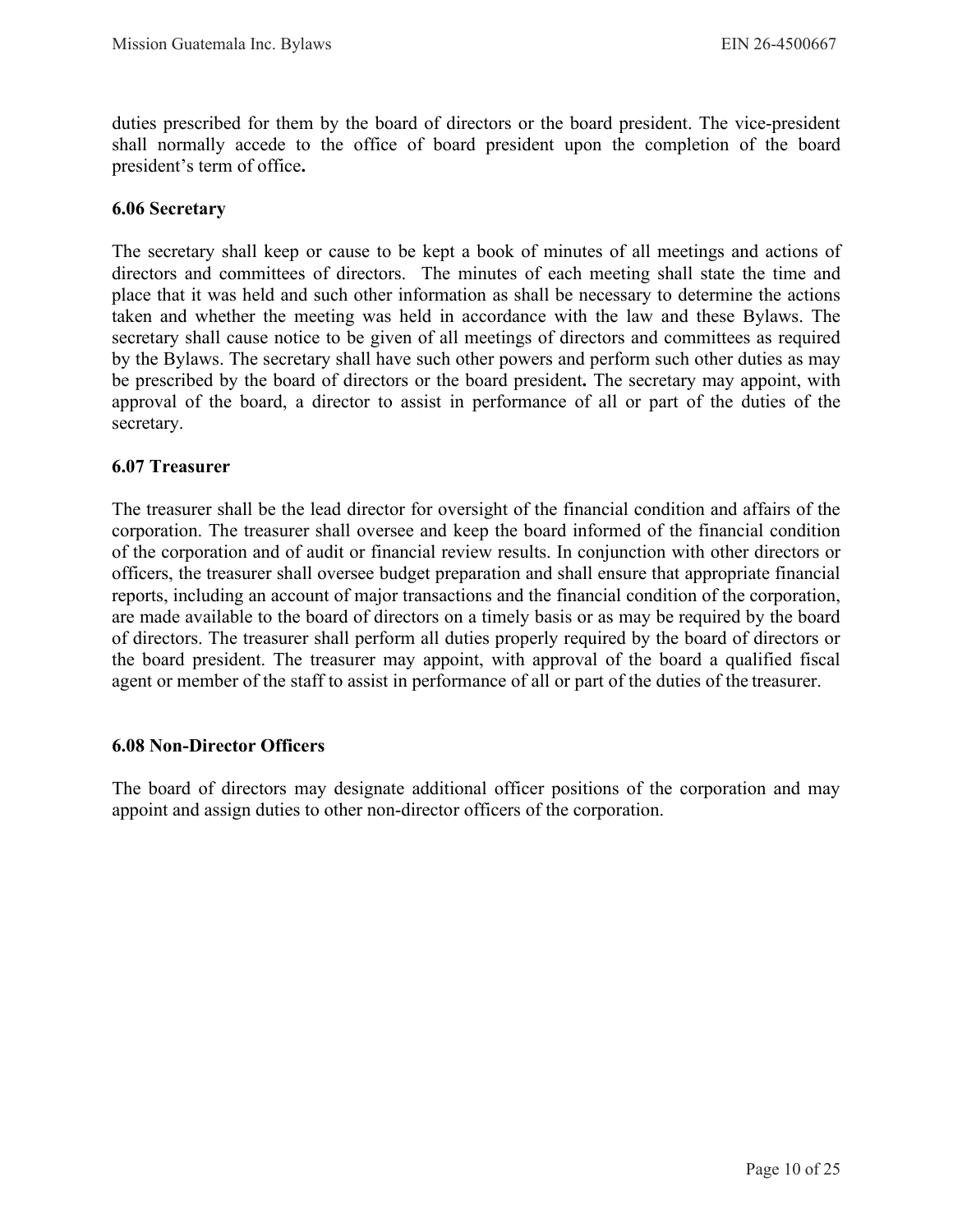### **ARTICLE VII**

### **CONTRACTS, CHECKS, LOANS, INDEMNIFICATION AND RELATED MATTERS**

### **7.01 Contracts and other Writings**

Except as otherwise provided by resolution of the board or board policy, all contracts, deeds, leases, mortgages, grants, and other agreements of the corporation shall be executed on its behalf by the treasurer or other persons to whom the corporation has delegated authority to execute such documents in accordance with policies approved by the board.

### **7.02 Checks, Drafts**

All checks, drafts, or other orders for payment of money, notes, or other evidence of indebtedness issued in the name of the corporation, shall be signed by such officer or officers, agent or agents, of the corporation and in such manner as shall from time to time be determined by resolution of the board.

### **7.03 Deposits**

All funds of the corporation not otherwise employed shall be deposited from time to time to the credit of the corporation in such banks, trust companies, or other depository as the board or a designated committee of the board may select.

#### **7.04 Loans**

No loans shall be contracted on behalf of the corporation and no evidence of indebtedness shall be issued in its name unless authorized by resolution of the board. Such authority may be general or confined to specific instances.

#### **7.05 Indemnification**

**(a)** Mandatory Indemnification. The corporation shall indemnify a director or former director, who was wholly successful, on the merits or otherwise, in the defense of any proceeding to which he or she was a party because he or she is or was a director of the corporation against reasonable expenses incurred by him or her in connection with the proceedings.

**(b)** Permissible Indemnification. The corporation shall indemnify a director or former director made a party to a proceeding because he or she is or was a director of the corporation, against liability incurred in the proceeding, if the determination to indemnify him or her has been made in the manner prescribed by the law and payment has been authorized in the manner prescribed by law.

**(c)** Advance for Expenses. Expenses incurred in defending a civil or criminal action, suit or proceeding may be paid by the corporation in advance of the final disposition of such action, suit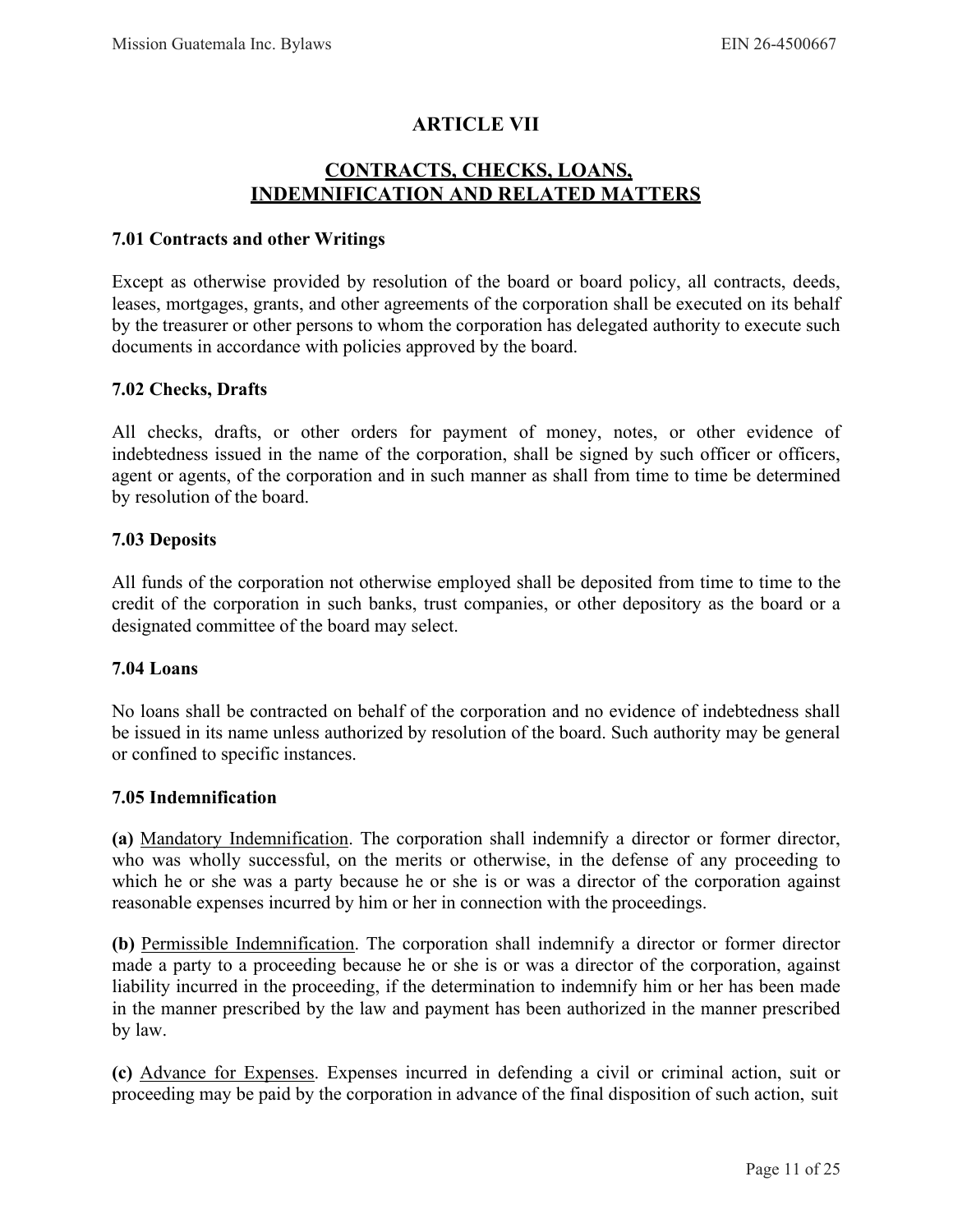or proceeding, as authorized by the board of directors in the specific case, upon receipt of (I) a written affirmation from the director, officer, employee or agent of his or her good faith belief that he or she is entitled to indemnification as authorized in this article, and (II) an undertaking by or on behalf of the director, officer, employee or agent to repay such amount, unless it shall ultimately be determined that he or she is entitled to be indemnified by the corporation in these Bylaws.

**(d)** Indemnification of Officers, Agents and Employees. An officer of the corporation who is not a director is entitled to mandatory indemnification under this article to the same extent as a director. The corporation may also indemnify and advance expenses to an employee or agent of the corporation who is not a director, consistent with The State of Indiana Law and public policy, provided that such indemnification, and the scope of such indemnification, is set forth by the general or specific action of the board or by contract.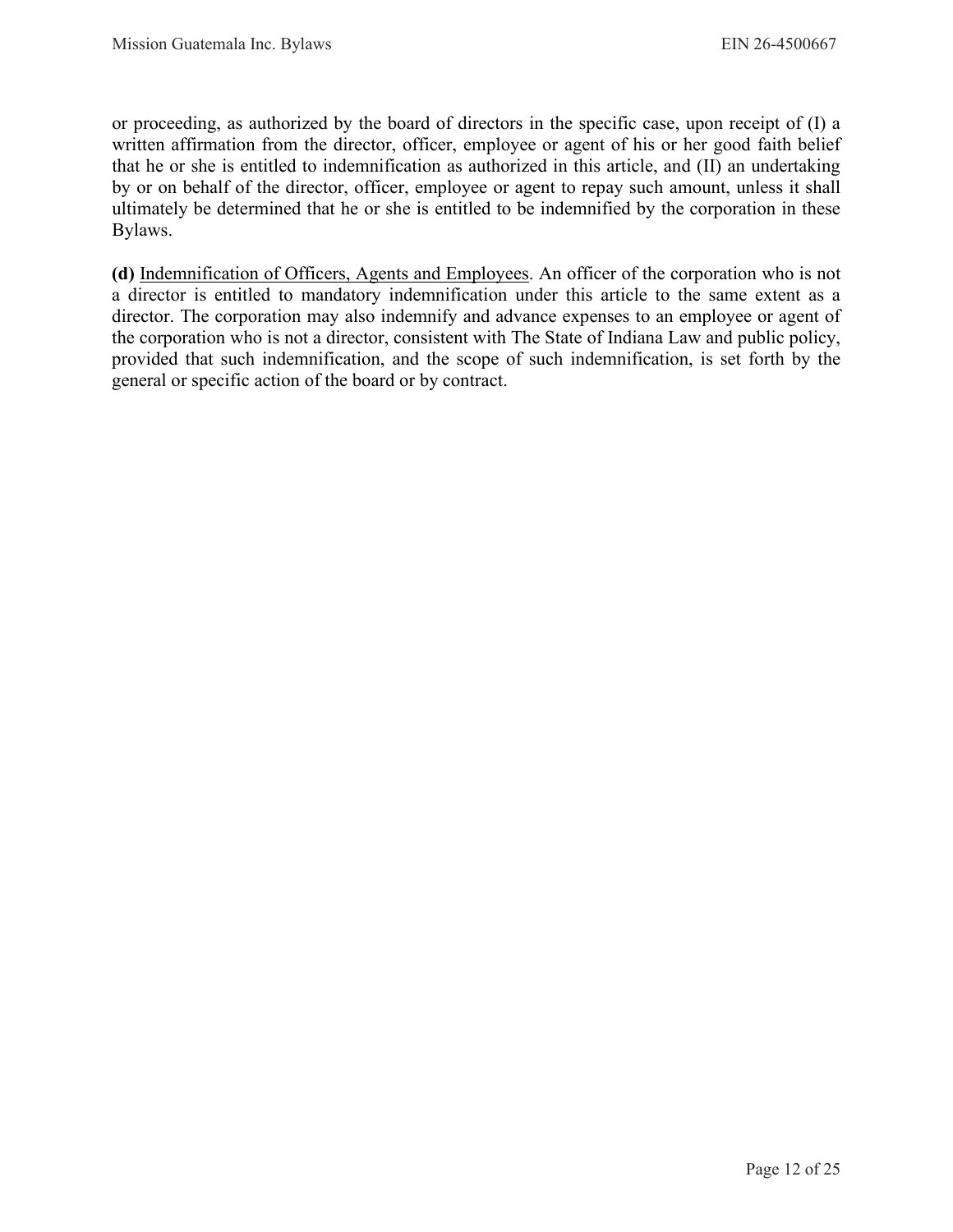### **ARTICLE VIII**

### **MISCELLANEOUS**

#### **8.01 Books and Records**

The corporation shall keep correct and complete books and records of account and shall keep minutes of the proceedings of all meetings of its board of directors, a record of all actions taken by board of directors without a meeting, and a record of all actions taken by committees of the board. In addition, the corporation shall keep a copy of the corporation's Articles of Incorporation and Bylaws as amended to date.

### **8.02 Fiscal Year**

The fiscal year of the corporation shall be from January 1 to December 31 of each year.

### **8.03 Conflict of Interest**

The board shall adopt and periodically review a conflict of interest policy to protect the corporation's interest when it is contemplating any transaction or arrangement which may benefit any director, officer, employee, affiliate, or member of a committee with board-delegated powers (See Addendum B – Conflict of Interest Policy).

#### **8.04 Nondiscrimination Policy**

The officers, directors, committee members, employees, and persons served by this corporation shall be selected entirely on a nondiscriminatory basis with respect to age, sex, race, religion, national origin, and sexual orientation. It is the policy of Mission Guatemala not to discriminate on the basis of race, creed, ancestry, marital status, gender, sexual orientation, age, physical disability, veteran's status, political service or affiliation, color, religion, or national origin.

#### **8.05 Bylaw Amendment**

These Bylaws may be amended, altered, repealed, or restated by a vote of the majority of the board of directors then in office at a meeting of the Board, provided, however,

**(a)** no amendment shall be made to these Bylaws which would cause the corporation to cease to qualify as an exempt corporation under Section 501 (c)(3) of the Internal Revenue Code of 1986, or the corresponding section of any future Federal tax code; and,

**(b)** that an amendment does not affect the voting rights of directors. An amendment that does affect the voting rights of directors further requires ratification by a two-thirds (⅔) vote of a quorum of directors at a Board meeting.

**(c)** that all amendments be consistent with the Articles of Incorporation.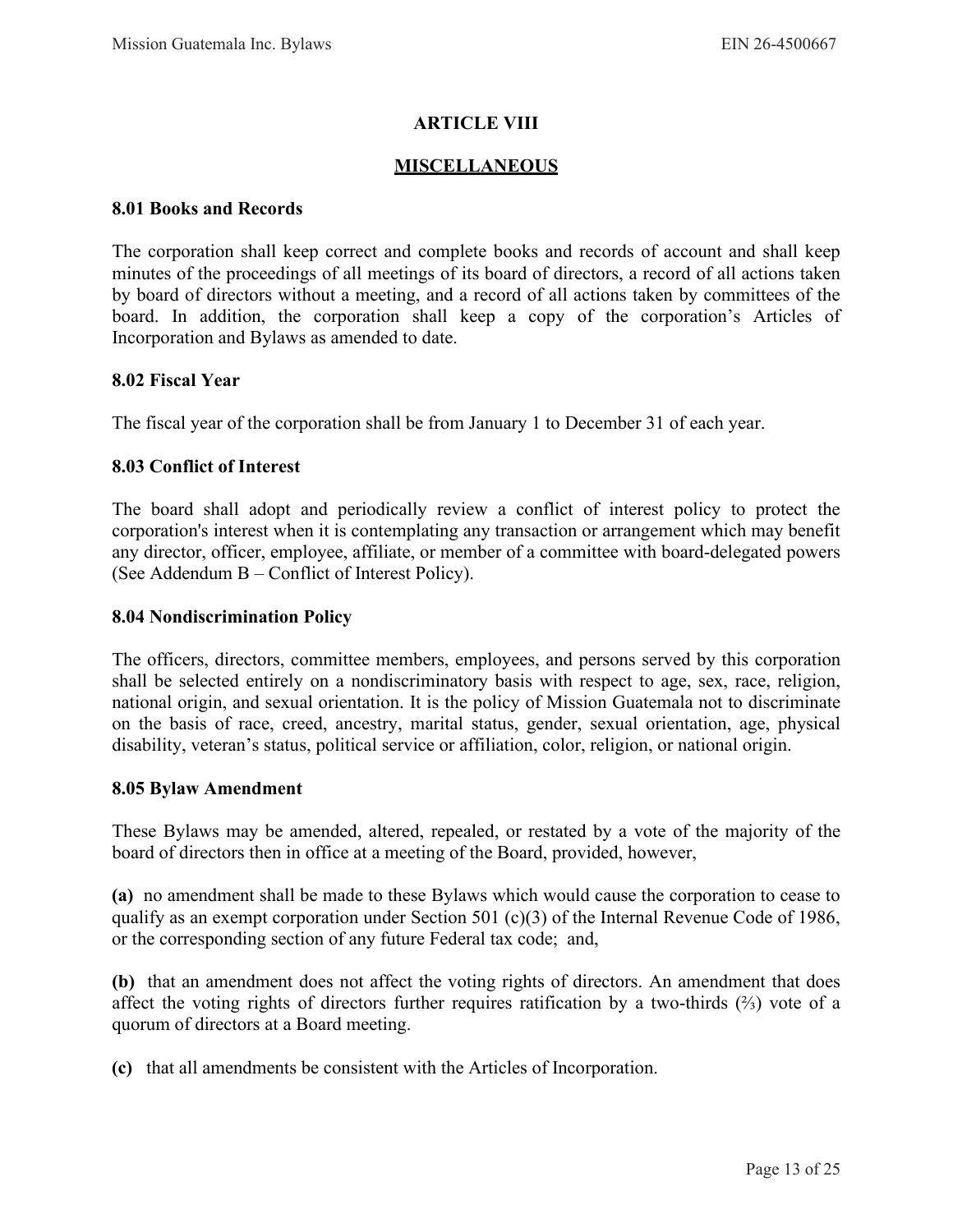### **ARTICLE IX**

### **COUNTERTERRORISM AND DUE DILIGENCE POLICY**

In furtherance of its exemption by contributions to other organizations, domestic or foreign, Mission Guatemala shall stipulate how the funds will be used and shall require the recipient to provide the corporation with detailed records and financial proof of how the funds were utilized.

Although adherence and compliance with the US Department of the Treasury's publication the "Voluntary Best Practice for US. Based Charities" is not mandatory, Mission Guatemala willfully and voluntarily recognizes and puts to practice these guidelines and suggestions to reduce, develop, re-evaluate and strengthen a risk-based approach to guard against the threat of diversion of charitable funds or exploitation of charitable activity by terrorist organizations and their support networks.

Mission Guatemala shall also comply and put into practice the federal guidelines, suggestion, laws and limitation set forth by pre-existing U.S. legal requirements related to combating terrorist financing, which include, but are not limited to, various sanctions programs administered by the Office of Foreign Assets Control (OFAC) in regard to its foreign activities.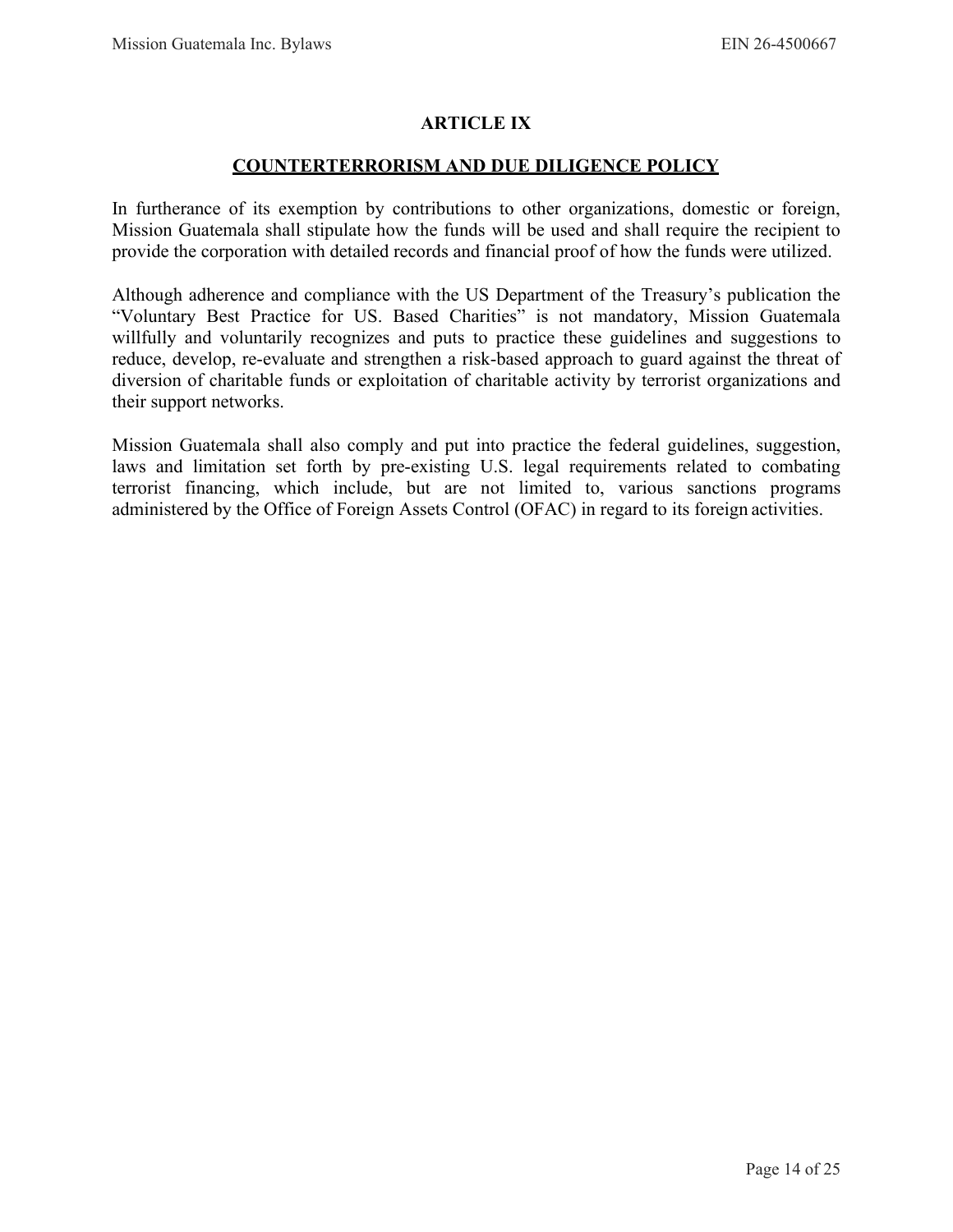### **ARTICLE X**

### **DOCUMENT RETENTION POLICY**

### **10.01 Purpose**

The purpose of this document retention policy is establishing standards for document integrity, retention, and destruction and to promote the proper treatment of Mission Guatemala records.

### **10.02 Policy**

### **Section 1. General Guidelines.**

Records should not be kept if they are no longer needed for the operation of the business or required by law. Unnecessary records should be eliminated from the files. The cost of maintaining records is an expense which can grow unreasonably if good housekeeping is not performed. A mass of records also makes it more difficult to find pertinent records.

From time to time, Mission Guatemala may establish retention or destruction policies or schedules for specific categories of records in order to ensure legal compliance, and also to accomplish other objectives, such as preserving intellectual property and cost management. Several categories of documents that warrant special consideration are identified below.

While minimum retention periods are established, the retention of the documents identified below and of documents not included in the identified categories should be determined primarily by the application of the general guidelines affecting document retention, as well as the exception for litigation relevant documents and any other pertinent factors.

#### **Section 2. Exception for Litigation Relevant Documents.**

Mission Guatemala expects all officers, directors, and employees to comply fully with any published records retention or destruction policies and schedules, provided that all officers, directors, and employees should note the following general exception to any stated destruction schedule: If you believe, or Mission Guatemala informs you, that corporate records are relevant to litigation, or potential litigation (i.e. a dispute that could result in litigation), then you must preserve those records until it is determined that the records are no longer needed. That exception supersedes any previously or subsequently established destruction schedule for those records.

#### **Section 3. Minimum Retention Periods for Specific Categories**

**(a)** Corporate Documents. Corporate records include the corporation's Articles of Incorporation, By-Laws and IRS Form 1023 and Application for Exemption. Corporate records should be retained permanently. IRS regulations require that the Form 1023 be available for public inspection upon request.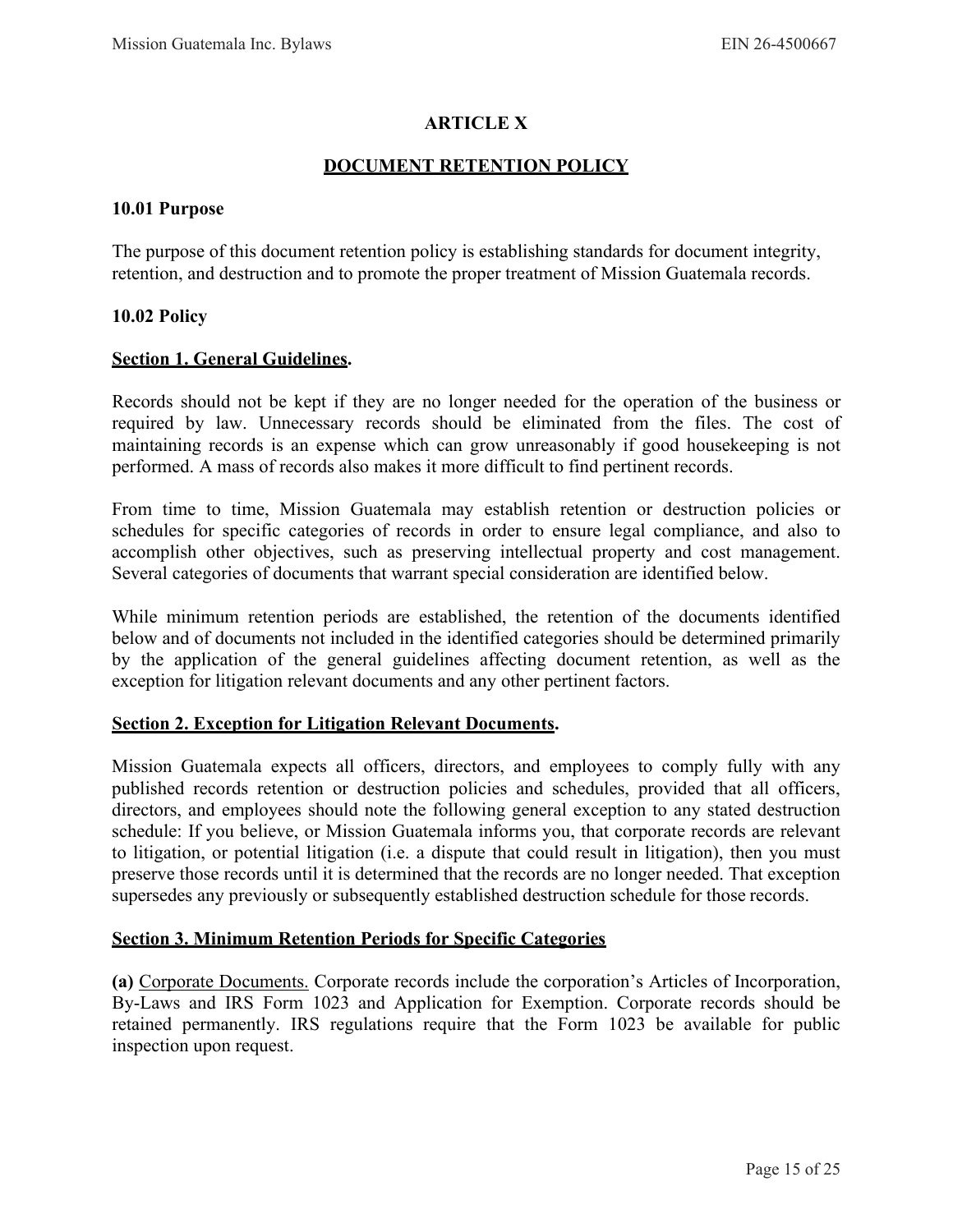**(b)** Tax Records. Tax records include, but may not be limited to, documents concerning payroll, expenses, proof of contributions made by donors, accounting procedures, and other documents concerning the corporation's revenues. Tax records should be retained for at least seven years from the date of filing the applicable return.

**(c)** Employment Records/Personnel Records. State and federal statutes require the corporation to keep certain recruitment, employment and personnel information. The corporation should also keep personnel files that reflect performance reviews and any complaints brought against the corporation or individual employees under applicable state and federal statutes. The corporation should also keep in the employee's personnel file all final memoranda and correspondence reflecting performance reviews and actions taken by or against personnel. Employment applications should be retained for three years. Retirement and pension records should be kept permanently. Other employment and personnel records should be retained for seven years.

**(d)** Board and Board Committee Materials. Meeting minutes should be retained in perpetuity in the corporation's minute book. A clean copy of all other Board and Board Committee materials should be kept for no less than three years by the corporation.

**(e)** Press Releases/Public Filings. The corporation should retain permanent copies of all press releases and publicly filed documents under the theory that the corporation should have its own copy to test the accuracy of any document a member of the public can theoretically produce against the corporation.

**(f)** Legal Files. Legal counsel should be consulted to determine the retention period of particular documents, but legal documents should generally be maintained for a period of ten years.

**(g)** Marketing and Sales Documents. The corporation should keep final copies of marketing and sales documents for the same period of time it keeps other corporate files, generally three years. An exception to the three-year policy may be sales invoices, contracts, leases, licenses, and other legal documentation. These documents should be kept for at least three years beyond the life of the agreement.

**(h)** Development/Intellectual Property and Trade Secrets. Development documents are often subject to intellectual property protection in their final form (e.g., patents and copyrights). The documents detailing the development process are often also of value to the corporation and are protected as a trade secret where the corporation:

**(i)** derives independent economic value from the secrecy of the information; and

**(ii)** has taken affirmative steps to keep the information confidential.

The corporation should keep all documents designated as containing trade secret information for at least the life of the trade secret.

**(i)** Contracts. Final, execution copies of all contracts entered into by the corporation should be retained. The corporation should retain copies of the final contracts for at least three years beyond the life of the agreement, and longer in the case of publicly filed contracts.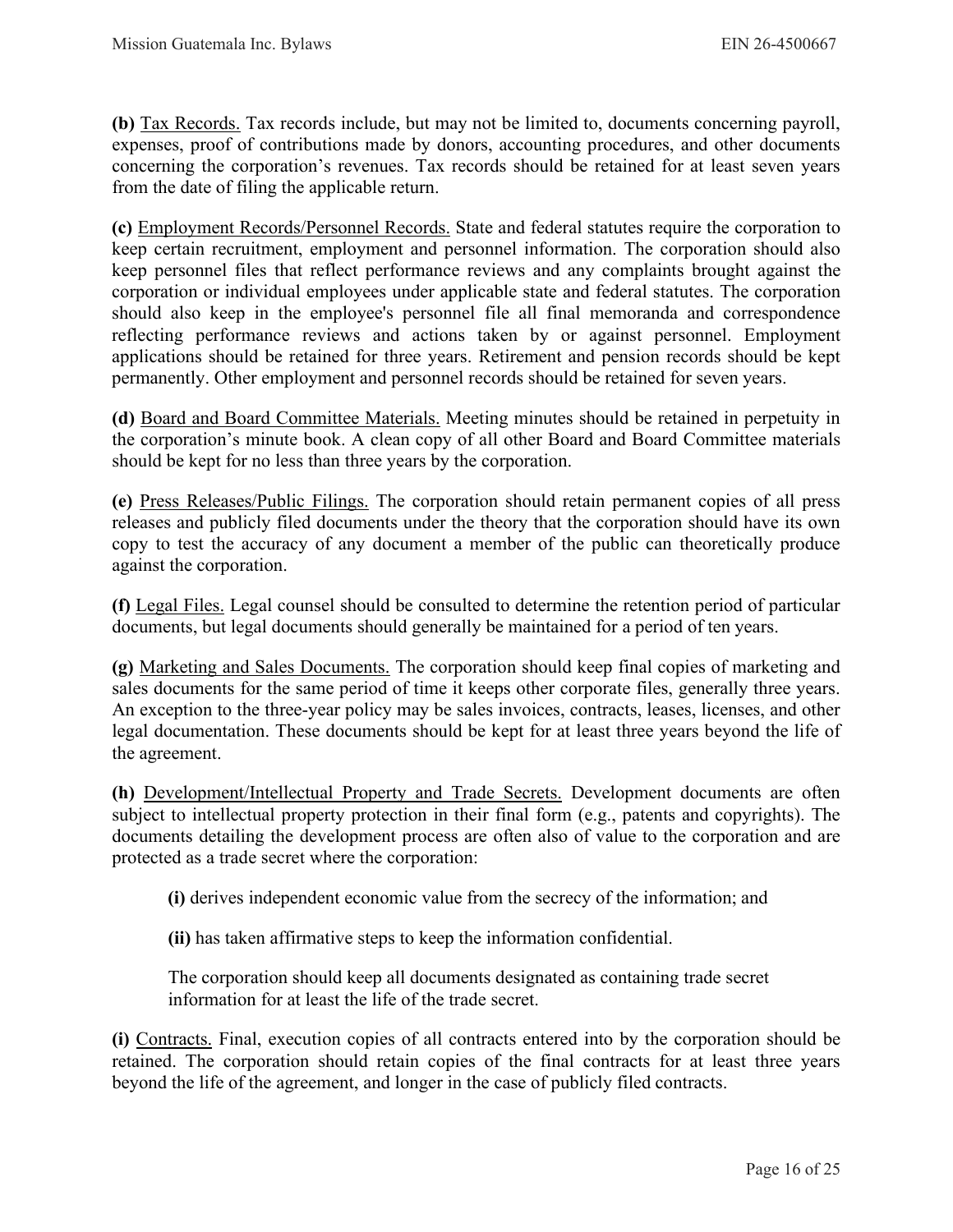**(j)** Correspondence. Unless correspondence falls under another category listed elsewhere in this policy, correspondence should generally be saved for two years.

**(k)** Banking and Accounting. Accounts payable ledgers and schedules should be kept for seven years. Bank reconciliations, bank statements, deposit slips and checks (unless for important payments and purchases) should be kept for three years. Any inventories of products, materials, and supplies and any invoices should be kept for seven years.

**(l)** Insurance. Expired insurance policies, insurance records, accident reports, claims, etc. should be kept permanently.

**(m)** Audit Records. External audit reports should be kept permanently. Internal audit reports should be kept for three years.

### **Section 4. Electronic Mail.**

**(a)** E-mail that needs to be saved should be either:

**(i)** printed in hard copy and kept in the appropriate file; or

**(ii)** downloaded to a computer file and kept electronically or on disk as a separate file. The retention period depends upon the subject matter of the e-mail, as covered elsewhere in this policy.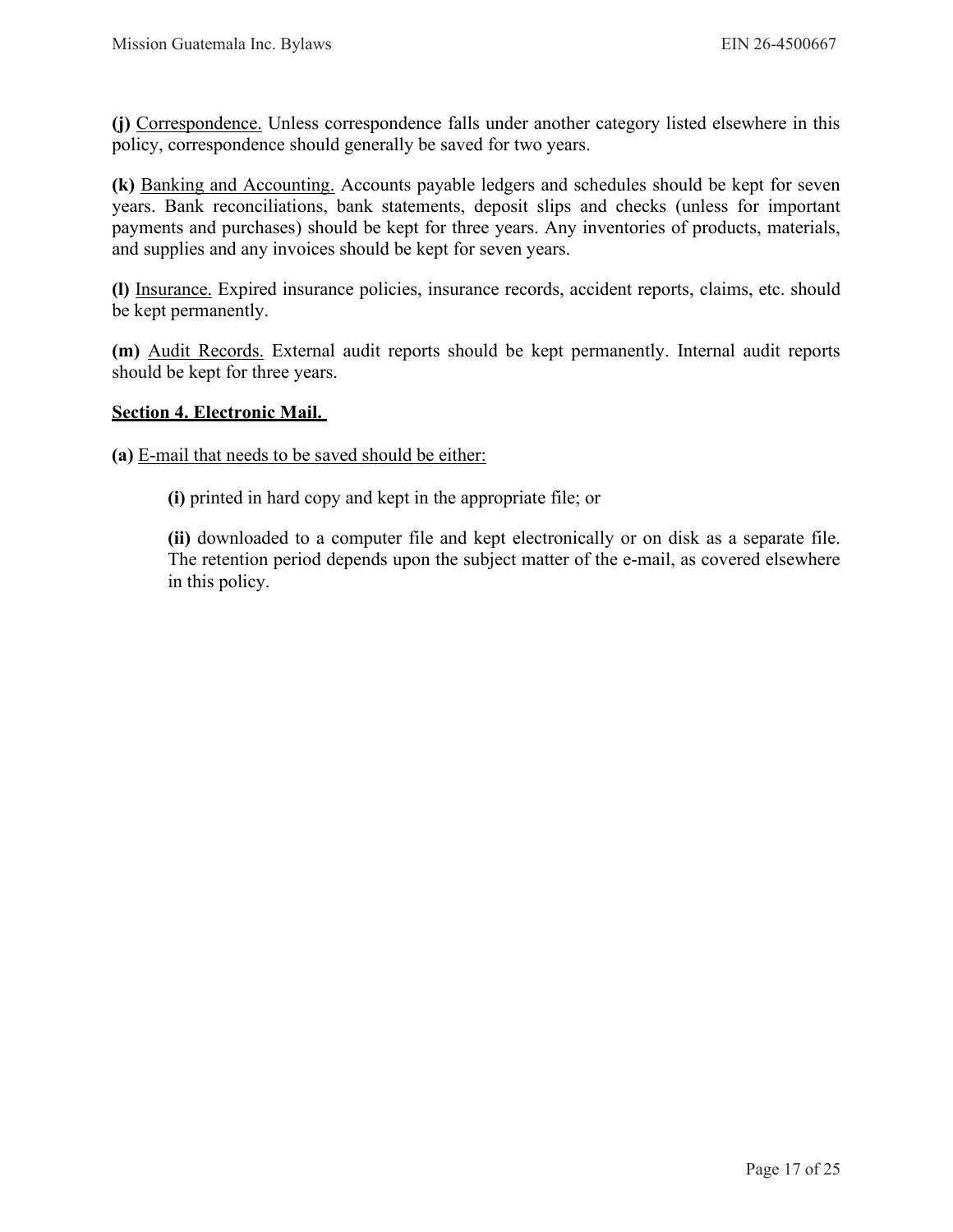### **ARTICLE XI**

### **Transparency and Accountability Disclosure of Financial Information With The General Public**

### **11.01 Purpose**

By making full and accurate information about its mission, activities, finances, and governance publicly available, Mission Guatemala practices and encourages transparency and accountability to the general public. This policy will:

- (a) indicate which documents and materials produced by the corporation are presumptively open to staff and/or the public
- (b) indicate which documents and materials produced by the corporation are presumptively closed to staff and/or the public
- (c) specify the procedures whereby the open/closed status of documents and materials can be altered.

The details of this policy are as follow:

### **11.02 Financial and IRS documents (The form 1023 and the form 990)**

Mission Guatemala shall provide its Internal Revenue forms 990, 990-T, 1023 and 5227, bylaws, conflict of interest policy, and financial statements to the general public upon request for inspection free of charge.

### **11.03 Means and Conditions of Disclosure**

Mission Guatemala shall make any "widely available" the aforementioned documents on its internet website: [missionguatemala.com] to be viewed and inspected by the general public.

- (a) The documents shall be posted in a format that allows an individual using the Internet to access, download, view and print them in a manner that exactly reproduces the image of the original document filed with the IRS (except information exempt from public disclosure requirements, such as contributor lists).
- (b) The website shall clearly inform readers that the document is available and provide instructions for downloading it.
- (c) Mission Guatemala shall not charge a fee for downloading the information. Documents shall not be posted in a format that would require special computer hardware or software (other than software readily available to the public free of charge).
- (d) Mission Guatemala shall inform anyone requesting the information where this information can be found, including the web address. This information must be provided immediately for in-person requests and within 7 days for mailed requests.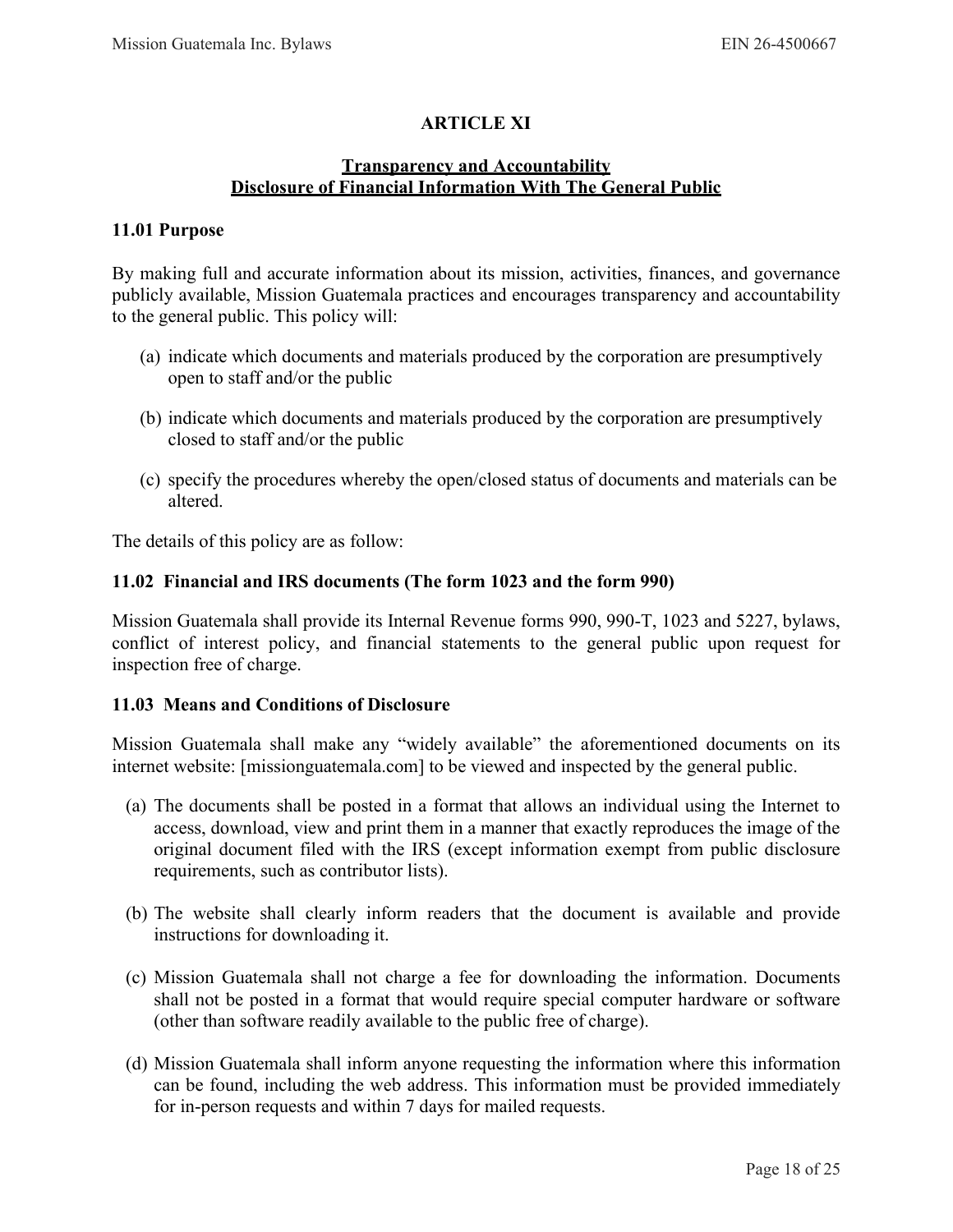### **11.04 IRS Annual Information Returns (Form 990)**

Mission Guatemala shall submit the Form 990 to its board of directors prior to the filing of the Form 990. While neither the approval of the Form 990 or a review of the 990 is required under Federal law, the corporation's Form 990 shall be submitted to each member of the board of director's via (hard copy or email) at least 10 days before the Form 990 is filed with the IRS.

#### **11.05 Board**

- (a) All board deliberations shall be open to the public except where the board passes a motion to make any specific portion confidential.
- (b) All board minutes shall be open to the public once accepted by the board, except where the board passes a motion to make any specific portion confidential.
- (c) All papers and materials considered by the board shall be open to the public following the meeting at which they are considered, except where the board passes a motion to make any specific paper or material confidential.

### **11.06 Staff Records**

- (a) All staff records shall be available for consultation by the staff member concerned or by their legal representatives.
- (b) No staff records shall be made available to any person outside the corporation except the authorized governmental agencies.
- (c) Within the corporation, staff records shall be made available only to those persons with managerial or personnel responsibilities for that staff member, except that
- (d) Staff records shall be made available to the board when requested.

#### **11.07 Donor Records**

- (a) All donor records shall be available for consultation by the members and donors concerned or by their legal representatives.
- (b) No donor records shall be made available to any other person outside the corporation except the authorized governmental agencies.
- (c) Within the corporation, donor records shall be made available only to those persons with managerial or personnel responsibilities for dealing with those donors, except that ;
- (d) donor records shall be made available to the board when requested.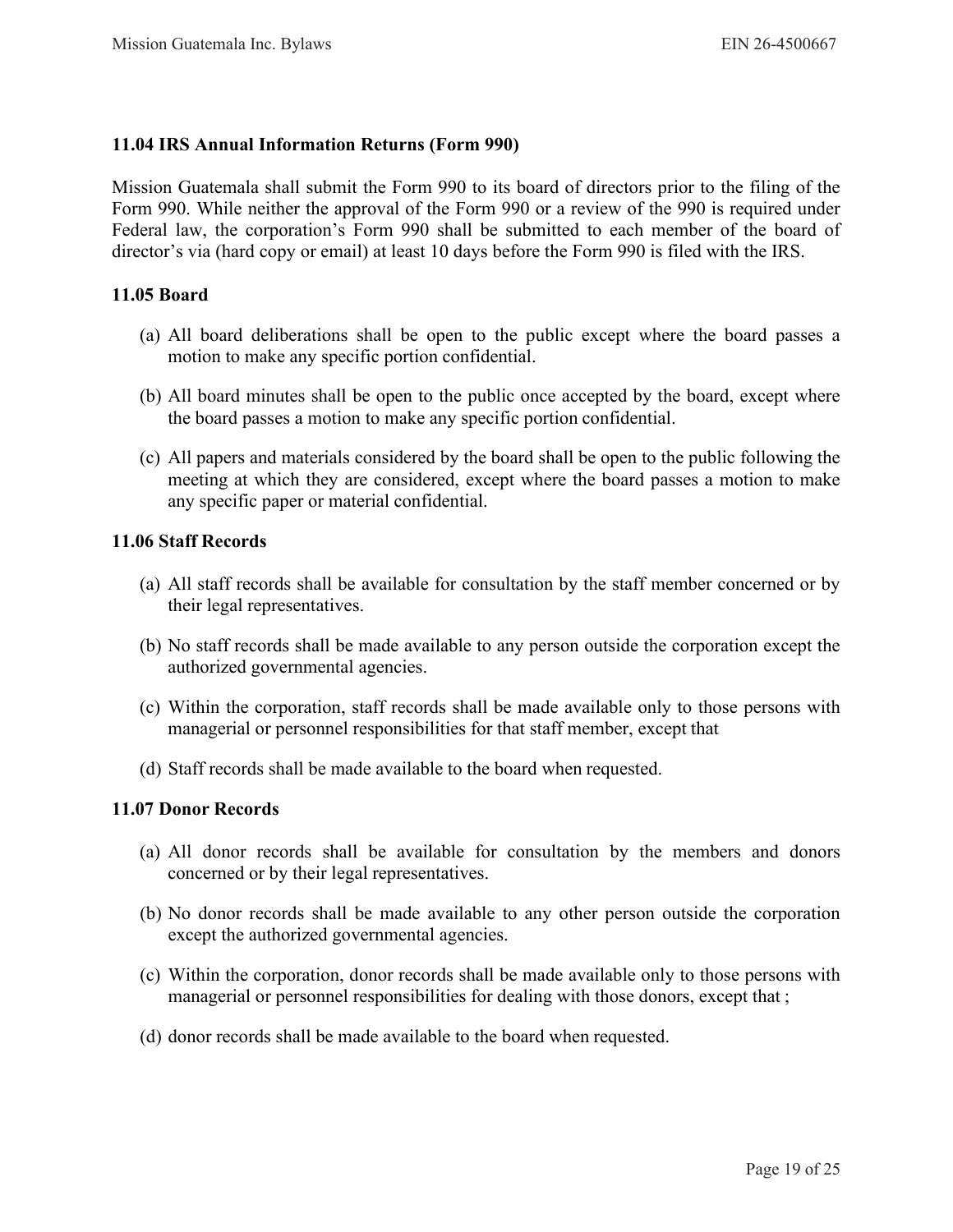### **ARTICLE XII**

### **CODES OF ETHICS AND WHISTLEBLOWER POLICY**

### **12.01 Purpose**

Mission Guatemala requires and encourages directors, officers and employees to observe and practice high standards of business and personal ethics in the conduct of their duties and responsibilities. The employees and representatives of the corporation must practice honesty and integrity in fulfilling their responsibilities and comply with all applicable laws and regulations. It is the intent of Mission Guatemala to adhere to all laws and regulations that apply to the corporation and the underlying purpose of this policy is to support the corporation's goal of legal compliance. The support of all corporate staff is necessary to achieving compliance with various laws and regulations.

### **12.02 Reporting Violations**

If any director, officer, staff or employee reasonably believes that some policy, practice, or activity of Mission Guatemala is in violation of law, a written complaint must be filed by that person with the vice president or the board president.

### **12.03 Acting in Good Faith**

Anyone filing a complaint concerning a violation or suspected violation must be acting in good faith and have reasonable grounds for believing the information disclosed indicates a violation. Any allegations that prove not to be substantiated and which prove to have been made maliciously or knowingly to be false shall be subject to civil and criminal review.

#### **12.04 Retaliation**

Said person is protected from retaliation only if she/he brings the alleged unlawful activity, policy, or practice to the attention of Mission Guatemala and provides the Mission Guatemala with a reasonable opportunity to investigate and correct the alleged unlawful activity. The protection described below is only available to individuals that comply with this requirement.

Mission Guatemala shall not retaliate against any director, officer, staff or employee who in good faith, has made a protest or raised a complaint against some practice of Mission Guatemala or of another individual or entity with whom Mission Guatemala has a business relationship, on the basis of a reasonable belief that the practice is in violation of law, or a clear mandate of public policy.

Mission Guatemala shall not retaliate against any director, officer, staff or employee who disclose or threaten to disclose to a supervisor or a public body, any activity, policy, or practice of Mission Guatemala that the individual reasonably believes is in violation of a law, or a rule, or regulation mandated pursuant to law or is in violation of a clear mandate of public policy concerning the health, safety, welfare, or protection of the environment.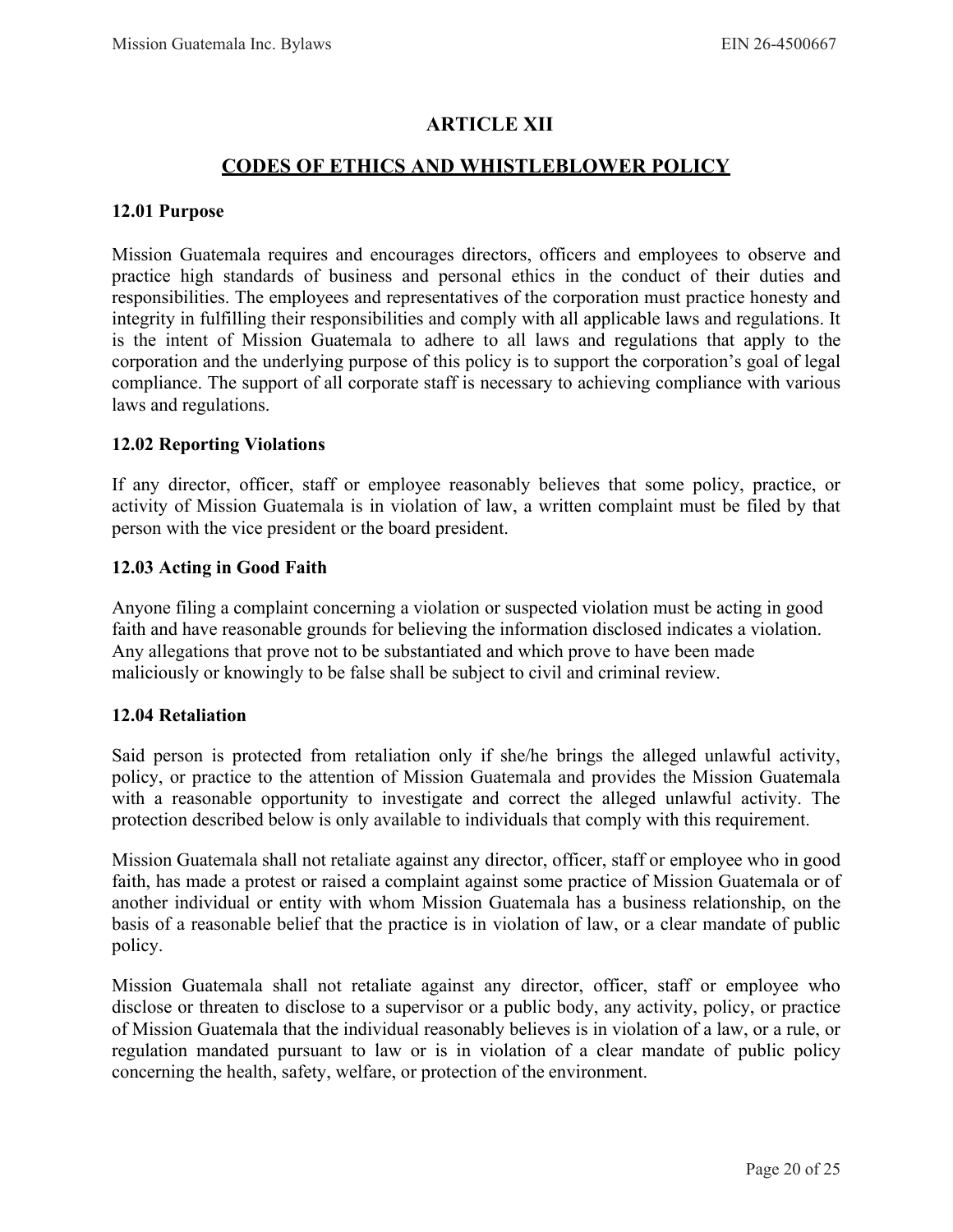### **12.05 Confidentiality**

Violations or suspected violations may be submitted on a confidential basis by the complainant or may be submitted anonymously. Reports of violations or suspected violations shall be kept confidential to the extent possible, consistent with the need to conduct an adequate investigation.

### **12.06 Handling of Reported Violations**

The board president or vice president shall notify the sender and acknowledge receipt of the reported violation or suspected violation within five business days. All reports shall be promptly investigated by the board and its appointed committee and appropriate corrective action shall be taken if warranted by the investigation.

This policy shall be made available to all directors, officers, staffs or employees and they shall have the opportunity to ask questions about the policy.

### **ARTICLE XIII AMENDMENT OF ARTICLES OF INCORPORATION**

### **13.01 Amendment**

Any amendment to the Articles of Incorporation may be adopted by approval of two-thirds (2/3) of the board of directors.

### **CERTIFICATE OF ADOPTION OF BYLAWS**

We, the undersigned, hereby certify that the above stated Bylaws of Mission Guatemala were approved by the Mission Guatemala board of directors on October, 20, 2020 and constitute a complete and true copy of the Bylaws of the corporation.

*[Ken Hundley](https://na2.documents.adobe.com/verifier?tx=CBJCHBCAABAAK4IgfE1N73687DyEbCxCNPfX5cQ_LKhq)* [Ken Hundley \(Oct 28, 2020 14:28CDT\)](https://na2.documents.adobe.com/verifier?tx=CBJCHBCAABAAK4IgfE1N73687DyEbCxCNPfX5cQ_LKhq) [Name], Board President Date: Oct 28, 2020 *[Frances](https://na2.documents.adobe.com/verifier?tx=CBJCHBCAABAAK4IgfE1N73687DyEbCxCNPfX5cQ_LKhq) Black* [Frances Black \(Oct 29, 2020 08:31 CDT\)](https://na2.documents.adobe.com/verifier?tx=CBJCHBCAABAAK4IgfE1N73687DyEbCxCNPfX5cQ_LKhq) [Name], Board Secretary Date: Oct 29, 2020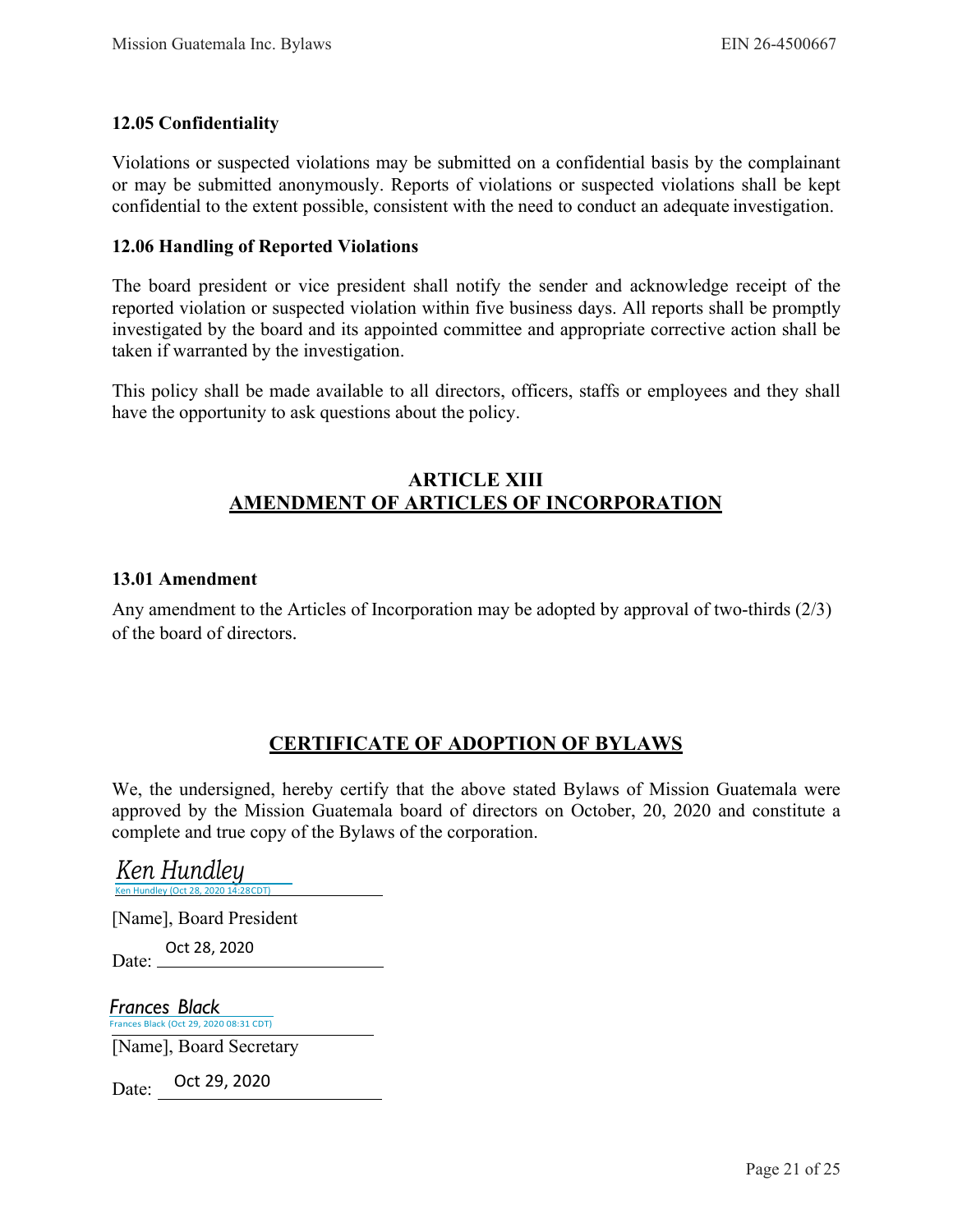### **Addendum A**

### **Affiliate Classifications for Mission Guatemala, Inc.**

### *What does it mean to be an affiliated person?*

An affiliated person is someone in a position to influence the actions of the corporation. This includes directors, officers, and certain shareholders if applicable. Depending on the context, an affiliated person might be referred to simply as an "affiliate." Affiliated persons may also be called control persons or insiders.

### *What does it mean to be a Control person?*

A control person is an important **person** in a corporation or organization. **Control** persons include senior managers, members of the board of directors, and officers such as the CEO and CFO. **Control** persons are able to use both their authority and their influence to make decisions on the corporation's or organization's activities.

### *What does it mean to be an affiliate of Mission Guatemala?*

As this term is used as a requisite for Board Membership, the following classifications are recognized pertaining to affiliation with Mission Guatemala:

### **Mission Service Affiliate**

This affiliated person has served on one (1) or more Mission Teams or directly led one (1) or more mission teams in the past three (3) years.

#### **Financial Support Affiliate**

This affiliated person has directly given financial support to Mission Guatemala or is a Control Person for an organization that has directly provided financial support to Mission Guatemala during the past three (3) years.

#### **Resource Affiliate**

This affiliated person has provided direct In-Kind support to Mission Guatemala or is a Control Person for an organization that has directly provided In-Kind support to Mission Guatemala during the past three (3) years.

#### **Skilled Affiliate**

This affiliated person has provided or can provide a needed skill set to Mission Guatemala.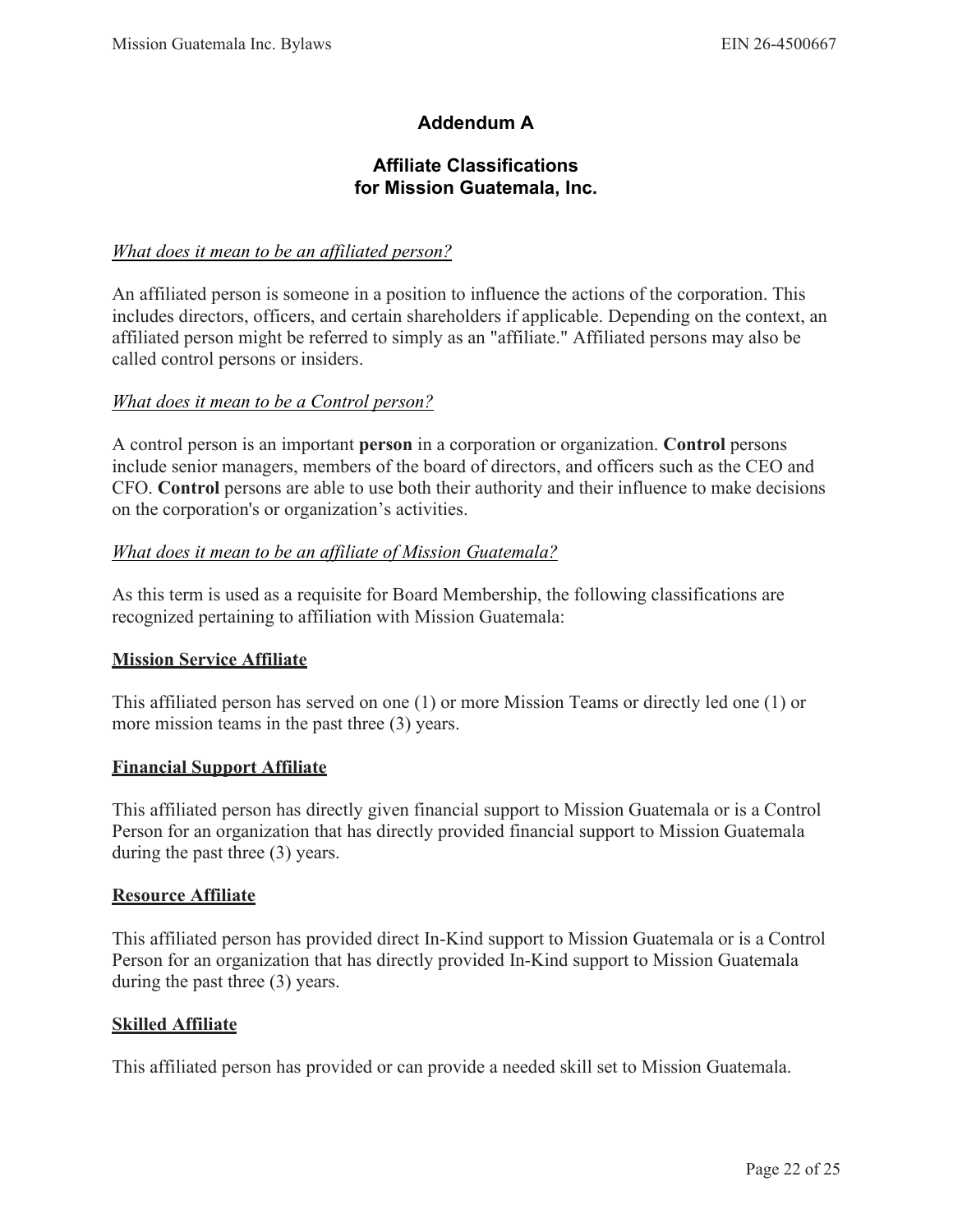### **Addendum B**

### **Conflict-of-Interest Policy Statement Mission Guatemala, Inc**

### **Purpose**

The purpose of a conflict-of-interest policy is to protect an organization's interest when it is contemplating entering into a transaction or arrangement that might benefit the private interest of one of its officers or directors, or might result in a possible excess benefit transaction. This policy is intended to supplement, but not replace, any applicable state and federal laws governing conflicts of interest.

### **Definitions**

### **1. Interested Person**

An Interested Person is any director, principal officer, or member of a committee with governing board-delegated powers who has a direct or indirect Financial Interest, as defined below.

### **2. Financial Interest**

A person has a Financial Interest if the individual has, directly or indirectly, any actual or potential ownership, investment, or compensation arrangement with Mission Guatemala or with any entity that conducts transactions with Mission Guatemala.

A Financial Interest is not necessarily a conflict of interest in all cases. Under Article III, Section 2 of IRS Form 1023, a person with a Financial Interest may have a conflict of interest only if the appropriate governing board or committee decides that a conflict of interest exists.

#### **Procedures**

#### **1. Duty to disclose**

In connection with any actual or possible conflict of interest, an Interested Person must disclose the existence of the Financial Interest and be given the opportunity to disclose all material facts to the directors and members of the committees with governing boarddelegated powers considering the proposed transaction or arrangement. In an effort to aid such disclosure, each member (board, committee, or staff) shall complete a conflict-ofinterest questionnaire as circumstances warrant, but no less frequently than annually.

### **2. Determining whether a conflict of interest exists**

The board shall review each member questionnaire and any other disclosures regarding the Financial Interests of its members. After disclosure of the Financial Interest, the Interested Person shall leave the board meeting while the remaining board members discuss and vote on whether a conflict of interest exists.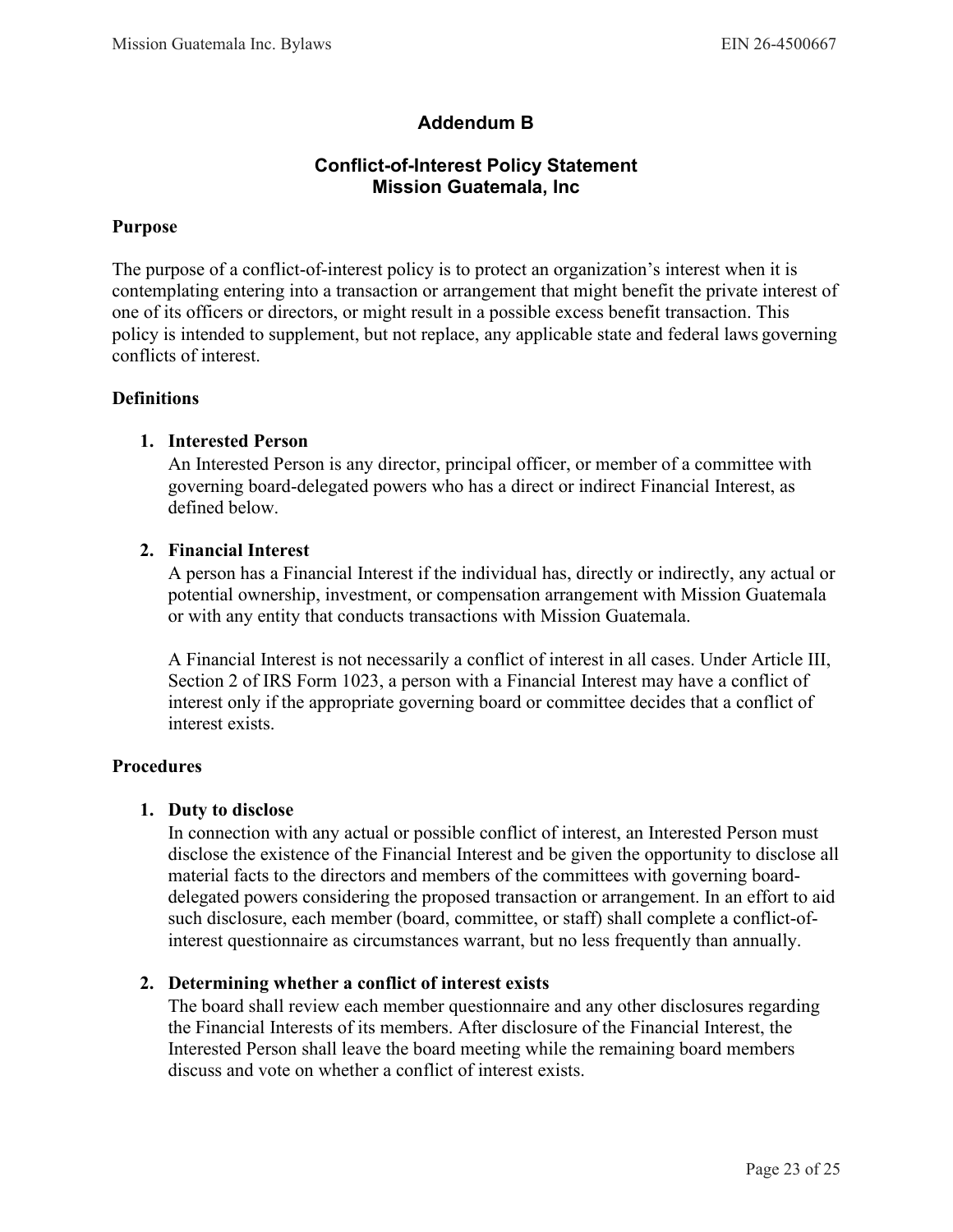### **3. Procedures for addressing the conflict of interest**

After exercising due diligence, the governing board or committee shall determine whether the organization can obtain with reasonable effort a more advantageous transaction or arrangement from a person or entity that would not produce a conflict of interest. The Interested Person shall not be present in the room during the determination.

If an alternative transaction or arrangement is not possible, the governing board or committee shall determine by a majority vote of the disinterested directors whether the transaction or arrangement is in the best interest of the organization, for its own benefit, and fair and reasonable. Based on these determinations, the board or committee shall make its decision on whether to enter into the transaction or arrangement.

### **4. Disciplinary action**

If the committee has reason to believe an individual has failed to disclose actual or potential conflicts of interest, it will inform the member and allow him/her to explain the alleged failure to disclose. If the committee still has reason to believe a conflict of interest exists after the alleged conflict is explained, it will take corrective action.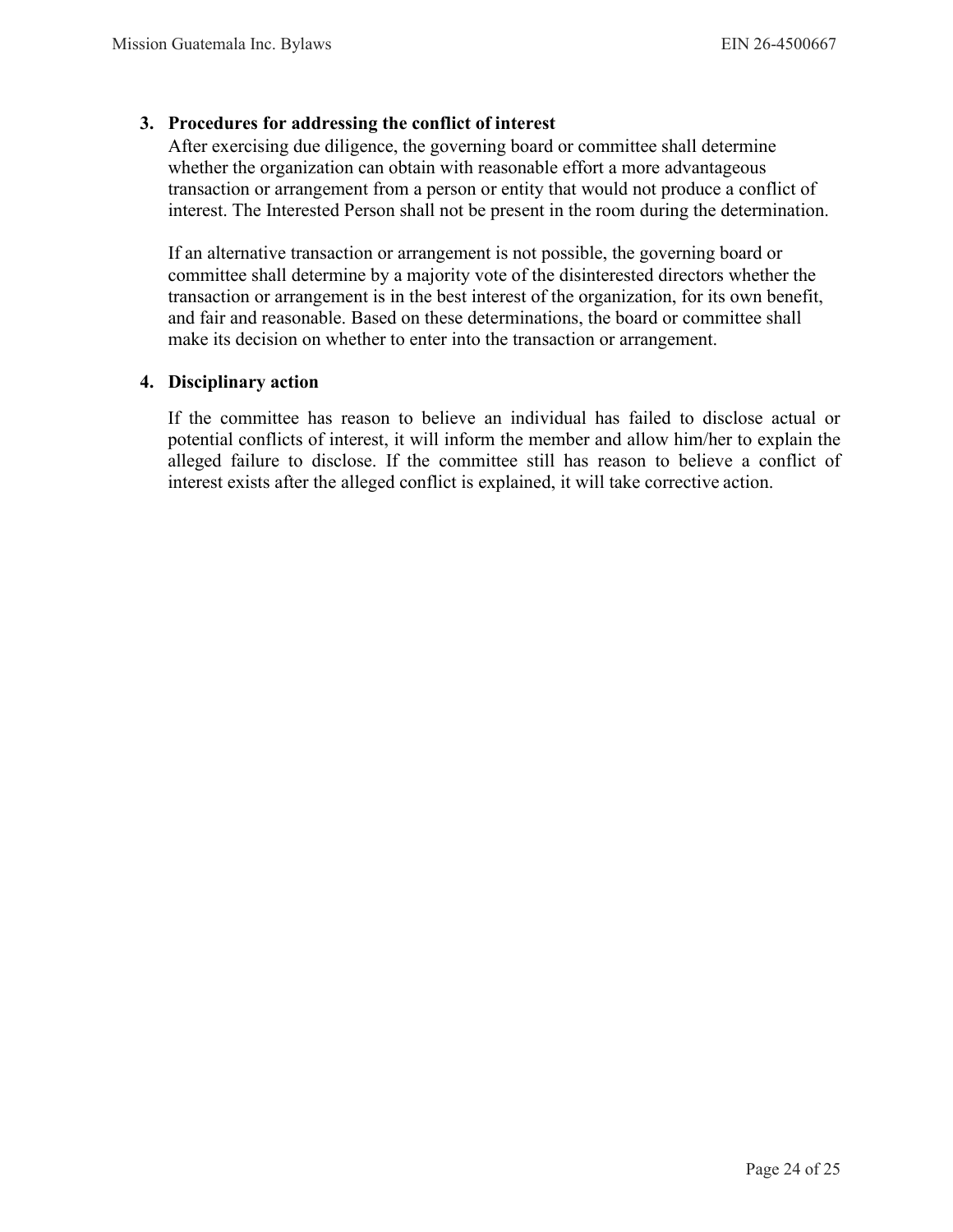### **Conflict-of-Interest Questionnaire**

The following questionnaire must be completed annually by all members and affiliates of Mission Guatemala. Answers to this questionnaire should relate to relationships that occurred from through through the state of the state of the state of the state of the state of the state of the state o

Once you have completed this questionnaire, please sign and date in the space provided and return it to:

Ken Hundley Email: [ken@m1umc.org](mailto:ken@m1umc.org)

- 1. Are you an officer of an organization that conducts business or has a relationship with Mission Guatemala? Yes \_\_\_\_\_\_No \_\_\_\_\_\_\_ If yes, please define.
- 2. Have you ever served on the board of a business in which Mission Guatemalainvests? Yes No If yes, please define.
- 3. Do you have a family relationship with anyone who has a noted relationship with Mission Guatemala? Family connections include an individual's spouse, parent, child, grandparent, grandchild, great-grandchild, and sibling. The spouses of any children, grandchildren, great-grandchildren, and siblings are considered family relationshipsas well. Yes \_\_\_\_\_\_No \_\_\_\_\_\_\_ If yes, please define.
- 4. Have you participated, directly or indirectly, in any employment agreement, compensation relationship, or any other arrangement/investment opportunity with a thirdparty vendor doing business with the Mission Guatemala that has resulted or could result in personal benefit to you? Yes \_\_\_\_\_No \_\_\_\_\_\_ If yes, please define.
- 5. Have you received, directly or indirectly, any salary payments, loans, or gifts of any kind or any fee service, discounts, or other fees from any person/organization engaged inany transaction with the Mission Guatemala? Yes No If yes, please define.
- 6. Do you share ownership of a business that does business with MissionGuatemala? Ownership means voting power in a corporation, profits interest in a partnership, or beneficial interest in a trust. Yes No If yes, please define.

Signature **Date Contract Contract Contract Contract Contract Contract Contract Contract Contract Contract Contract Contract Contract Contract Contract Contract Contract Contract Contract Contract Contract Contract Contra** 

Print name